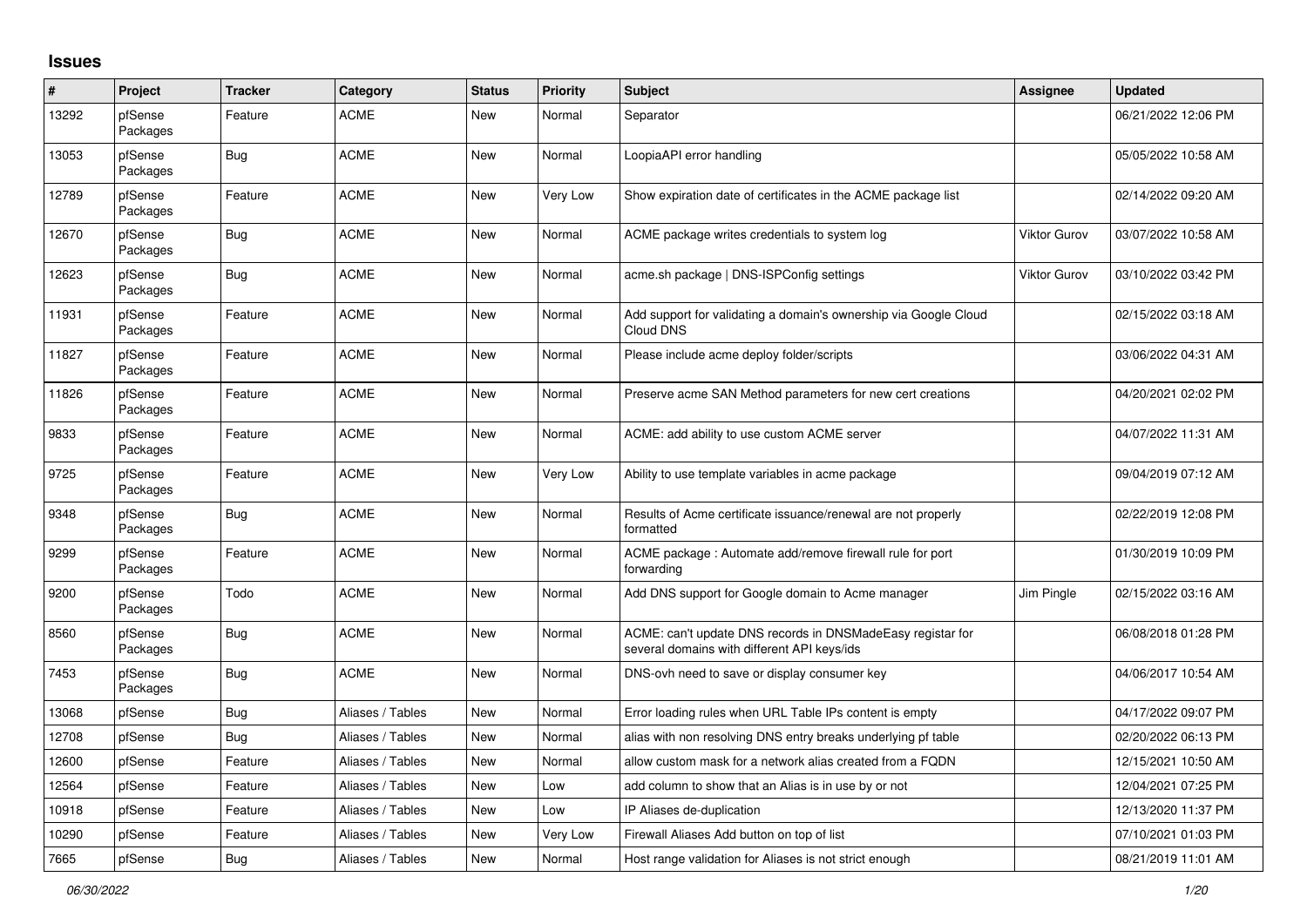| ∦     | Project             | <b>Tracker</b> | Category         | <b>Status</b> | <b>Priority</b> | <b>Subject</b>                                                                                                | Assignee              | <b>Updated</b>      |
|-------|---------------------|----------------|------------------|---------------|-----------------|---------------------------------------------------------------------------------------------------------------|-----------------------|---------------------|
| 5735  | pfSense             | Feature        | Aliases / Tables | New           | Very Low        | Automaticaly add DHCP leases to alias list or make it readable in<br>selected fields                          |                       | 08/21/2019 11:01 AM |
| 4195  | pfSense             | Feature        | Aliases / Tables | New           | Low             | Aliases: sections                                                                                             |                       | 08/21/2019 11:01 AM |
| 3387  | pfSense             | Feature        | Aliases / Tables | New           | Normal          | process_alias_urltable Frequency                                                                              |                       | 08/21/2019 11:01 AM |
| 1979  | pfSense             | Feature        | Aliases / Tables | New           | Normal          | Add some default read-only system aliases                                                                     | Jim Pingle            | 08/21/2019 11:01 AM |
| 13282 | pfSense Plus        | Bug            | Aliases / Tables | New           | Normal          | FQDN Aliases Break if an Invalid Domain is Present in the Chain                                               | Reid<br>Linnemann     | 06/18/2022 03:12 PM |
| 11898 | pfSense<br>Packages | Bug            | apcupsd          | <b>New</b>    | Normal          | PHP error from apcupsd dashboard widget                                                                       |                       | 05/07/2021 09:12 AM |
| 11375 | pfSense<br>Packages | Bug            | apcupsd          | New           | Normal          | UPS Type <blank> for USB APC</blank>                                                                          |                       | 02/26/2021 11:10 AM |
| 10845 | pfSense<br>Packages | <b>Bug</b>     | apcupsd          | <b>New</b>    | Normal          | apcupsd doesn't stop when not enabled                                                                         |                       | 08/24/2020 10:16 AM |
| 12812 | pfSense<br>Packages | Feature        | arpwatch         | New           | Normal          | Would it be helpful if the FreeBSD net-mgmt/arpwatch port had an<br>option to use mail/dma for mail delivery? |                       | 02/16/2022 06:09 PM |
| 8454  | pfSense<br>Packages | <b>Bug</b>     | arpwatch         | New           | Very Low        | Arpwatch package break email notifications from other sources                                                 |                       | 06/23/2022 07:49 PM |
| 13260 | pfSense             | Feature        | Authentication   | New           | Normal          | Add support for OpenVPN static-challenge                                                                      |                       | 06/09/2022 02:04 PM |
| 12863 | pfSense             | Feature        | Authentication   | New           | Very Low        | dynamically tune sha512crypt rounds                                                                           | Jim Pingle            | 03/19/2022 12:53 PM |
| 12726 | pfSense             | Bug            | Authentication   | New           | Normal          | LDAP select container button auto populate                                                                    |                       | 01/25/2022 01:48 PM |
| 12715 | pfSense             | Bug            | Authentication   | New           | Normal          | Long system startup time when LDAP is configured and unavailable<br>during startup.                           | Christian<br>McDonald | 01/24/2022 05:50 AM |
| 12519 | pfSense             | <b>Bug</b>     | Authentication   | New           | Normal          | Fail authentication using special character in password via the LDAP<br>connector                             |                       | 11/12/2021 07:39 AM |
| 12458 | pfSense             | Feature        | Authentication   | New           | Normal          | Use "unixHomeDirectory" instead of "homeDirectory" when LDAP<br>authentication server is Active Directory     |                       | 10/15/2021 08:18 AM |
| 12283 | pfSense             | Bug            | Authentication   | <b>New</b>    | Normal          | LDAP/RADIUS authentication servers configuration does not allow<br>source IP address to be specified          |                       | 08/20/2021 01:15 AM |
| 12095 | pfSense             | Bug            | Authentication   | <b>New</b>    | Normal          | Memory leak in pcscd                                                                                          |                       | 06/01/2022 01:01 PM |
| 12091 | pfSense             | Feature        | Authentication   | New           | Normal          | RFE: Add support for sssd authentication                                                                      |                       | 12/10/2021 04:55 PM |
| 10843 | pfSense             | Feature        | Authentication   | New           | Normal          | Allow user manager settings to specify multiple authentication servers                                        |                       | 01/13/2022 07:22 AM |
| 10765 | pfSense             | Bug            | Authentication   | New           | Normal          | Ampersands in Idap_extended_query are escaped twice                                                           |                       | 09/02/2020 07:55 AM |
| 10352 | pfSense             | Bug            | Authentication   | New           | Very Low        | RADIUS authentication fails with MSCHAPv1 or MSCHAPv2 when<br>passwords contain international characters      |                       | 06/20/2022 04:04 PM |
| 9937  | pfSense             | Feature        | Authentication   | New           | Normal          | OpenVPN Login User Privilege                                                                                  |                       | 11/29/2019 08:46 AM |
| 9288  | pfSense             | Feature        | Authentication   | New           | Normal          | SSHGuard add pfSense signature in standard                                                                    |                       | 08/14/2019 01:19 PM |
| 9222  | pfSense             | Feature        | Authentication   | New           | Normal          | Add sshguard log when release an IP                                                                           |                       | 08/14/2019 01:00 PM |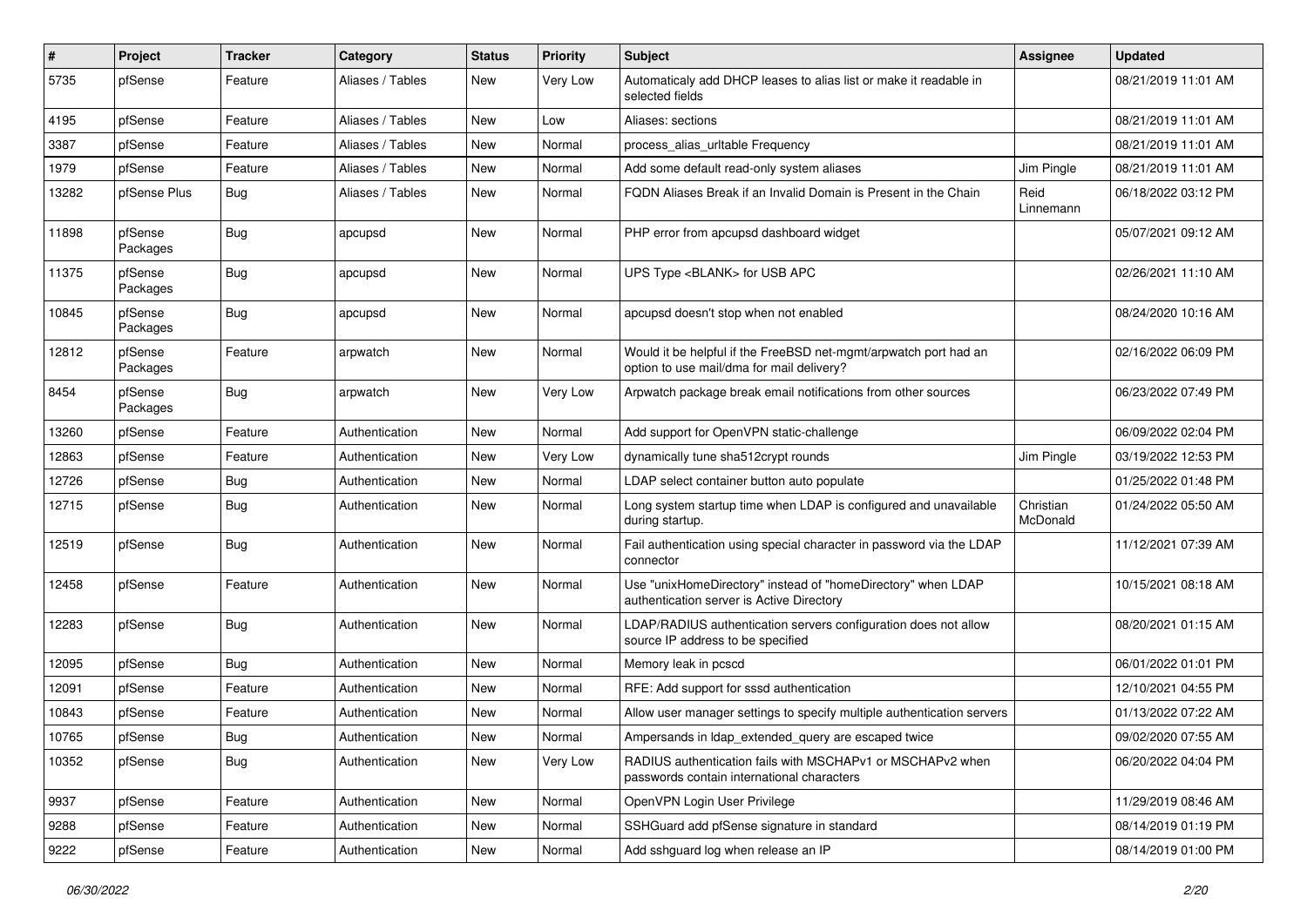| $\vert$ # | Project             | <b>Tracker</b> | Category         | <b>Status</b> | <b>Priority</b> | <b>Subject</b>                                                                                                                     | Assignee     | <b>Updated</b>      |
|-----------|---------------------|----------------|------------------|---------------|-----------------|------------------------------------------------------------------------------------------------------------------------------------|--------------|---------------------|
| 9165      | pfSense             | Feature        | Authentication   | New           | Normal          | only IPs can be added to sshguard whitelist                                                                                        |              | 04/21/2022 12:39 PM |
| 8775      | pfSense             | Feature        | Authentication   | New           | Very Low        | Use SRV record for LDAP Authentication                                                                                             |              | 05/06/2020 07:49 AM |
| 8694      | pfSense             | Feature        | Authentication   | New           | Very Low        | Client CA Auth for PFSense WebGui                                                                                                  |              | 08/21/2019 09:25 AM |
| 8087      | pfSense             | Bug            | Authentication   | New           | Normal          | Provide Calling-Station-ID to RADIUS backed VPN connections                                                                        |              | 06/06/2020 05:36 AM |
| 6742      | pfSense             | Feature        | Authentication   | <b>New</b>    | Normal          | OAuth2 authentication for OpenVPN (and for FreeRadius)                                                                             | Jim Thompson | 10/19/2020 09:19 AM |
| 5825      | pfSense             | Feature        | Authentication   | New           | Normal          | Allow EAP-RADIUS for authentication servers                                                                                        |              | 08/21/2019 10:32 AM |
| 5652      | pfSense             | Bug            | Authentication   | New           | Normal          | Radius IETF Class Group Assignment - Incorrect Standard                                                                            |              | 08/13/2019 01:39 PM |
| 4242      | pfSense             | Feature        | Authentication   | New           | Normal          | Two Factor or OTP Authentication for Admin Interface                                                                               |              | 01/04/2022 12:07 PM |
| 4098      | pfSense             | Feature        | Authentication   | New           | Normal          | Add option to force a password change on login                                                                                     |              | 08/21/2019 10:31 AM |
| 12546     | pfSense Plus        | Feature        | Authentication   | New           | Normal          | Add 2FA Support to pfSense Plus Local Database Authentication                                                                      |              | 06/25/2022 05:30 PM |
| 11920     | pfSense Plus        | Feature        | Authentication   | New           | Normal          | SAML Authentication for pfSense (VPN and webConfigurator)                                                                          |              | 05/14/2021 12:56 AM |
| 11626     | pfSense Plus        | Bug            | Authentication   | New           | Normal          | Google LDAP connection failed due to lack of SNI for TLS 1.3                                                                       | Luiz Souza   | 06/27/2022 07:23 AM |
| 11266     | pfSense<br>Packages | Feature        | AutoConfigBackup | New           | Very Low        | Give an option to list restore point in "reverse" order/latest at the top.                                                         |              | 01/19/2021 06:58 PM |
| 12767     | pfSense<br>Packages | Bug            | Avahi            | New           | Normal          | `Package radavahi-daemon does does not exist in current pfSense<br>version and it has been removed" message on pfSense 2.7 restore |              | 02/07/2022 11:28 AM |
| 12329     | pfSense<br>Packages | Feature        | Avahi            | <b>New</b>    | Normal          | Add optional floating firewall rules for IPv4 and IPv6                                                                             |              | 02/09/2022 04:43 PM |
| 13039     | pfSense<br>Packages | Feature        | AWS VPC          | New           | Normal          | Handle transit gateway VPNs in the AWS VPN wizard                                                                                  |              | 04/11/2022 07:31 AM |
| 9497      | pfSense<br>Packages | Bug            | AWS VPC          | New           | Normal          | AWS VPN Wizard: WebGUI times out.                                                                                                  |              | 11/13/2019 10:07 AM |
| 9495      | pfSense<br>Packages | Bug            | AWS VPC          | <b>New</b>    | Normal          | AWS VPC VPN wizard produces incorrect config (SHA256 should be<br>SHA1)                                                            |              | 08/19/2019 02:45 PM |
| 13289     | pfSense             | Bug            | Backup / Restore | New           | Low             | Attempting to restore a 0 byte "config.xml" prints an error that the file<br>cannot be read                                        |              | 06/28/2022 12:01 PM |
| 13132     | pfSense             | Bug            | Backup / Restore | New           | Normal          | Two SSHDATA Sections in Restored Config Breaks Unit                                                                                | Jim Pingle   | 06/29/2022 07:53 AM |
| 12774     | pfSense             | Bug            | Backup / Restore | New           | Normal          | Picture widget image is not saved in backup                                                                                        |              | 04/04/2022 04:48 AM |
| 12553     | pfSense             | Feature        | Backup / Restore | New           | Normal          | Auto Config Backup: Allow selecting multiple backups for deletion                                                                  |              | 02/22/2022 04:27 AM |
| 12249     | pfSense             | Bug            | Backup / Restore | New           | Normal          | HAProxy causing failed ACB backups                                                                                                 |              | 11/15/2021 11:58 PM |
| 11110     | pfSense             | <b>Bug</b>     | Backup / Restore | New           | Normal          | Backup file should be checked before restoring a specific area                                                                     |              | 12/05/2020 02:50 PM |
| 9775      | pfSense             | Feature        | Backup / Restore | New           | Normal          | AutoConfigBackup - Rolling per day/hour cap on changes, retention<br>policy                                                        |              | 09/20/2019 09:19 AM |
| 8076      | pfSense             | <b>Bug</b>     | Backup / Restore | New           | Normal          | User can easily apply an unusable interface configuration after restore                                                            |              | 08/14/2019 10:52 AM |
| 7757      | pfSense             | <b>Bug</b>     | Backup / Restore | New           | Normal          | Auto Config Backup fails to upload unless Default Gateway is up                                                                    |              | 08/16/2019 12:47 PM |
| 7688      | pfSense             | Feature        | Backup / Restore | New           | Low             | AutoConfigBackup - Info Icon - username only                                                                                       |              | 10/22/2017 10:46 AM |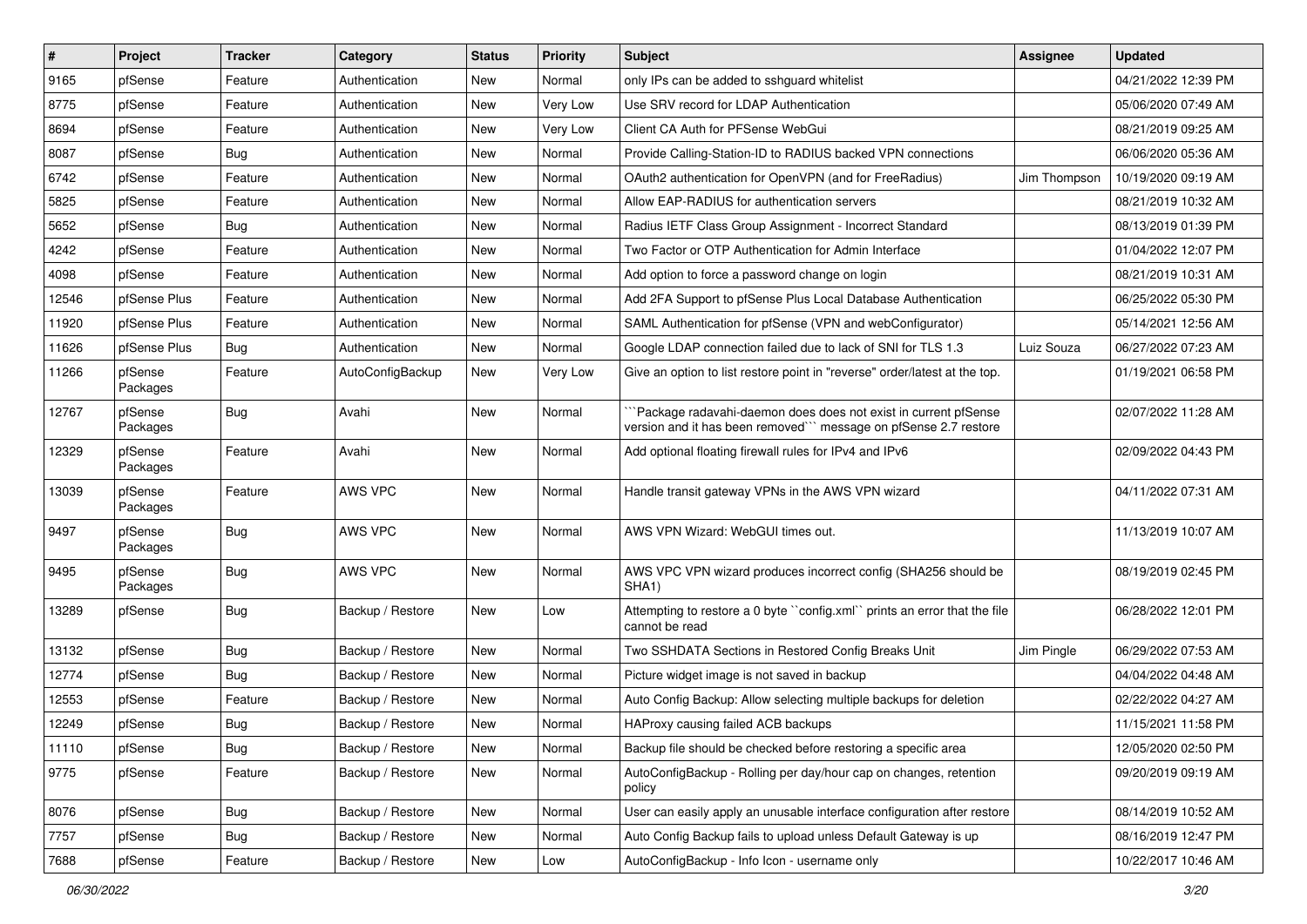| ∦     | Project             | <b>Tracker</b> | Category              | <b>Status</b> | <b>Priority</b> | Subject                                                                                 | Assignee          | <b>Updated</b>      |
|-------|---------------------|----------------|-----------------------|---------------|-----------------|-----------------------------------------------------------------------------------------|-------------------|---------------------|
| 6608  | pfSense             | Feature        | Backup / Restore      | New           | Low             | backup and restore dhcp                                                                 |                   | 07/13/2016 04:09 PM |
| 4681  | pfSense             | Feature        | Backup / Restore      | New           | Normal          | AutoConfigBackup make a way to easily download a saved backup                           |                   | 08/16/2019 12:46 PM |
| 3697  | pfSense             | Feature        | Backup / Restore      | New           | Normal          | New backup/restore area: Certificates                                                   |                   | 03/11/2017 11:30 AM |
| 3696  | pfSense             | Feature        | Backup / Restore      | New           | Normal          | Multiple items backup/restore                                                           |                   | 06/06/2014 02:33 PM |
| 1738  | pfSense             | Bug            | Backup / Restore      | New           | Very Low        | Restore fails when username in backup is not matching                                   |                   | 12/11/2021 07:51 PM |
| 1367  | pfSense             | Feature        | Backup / Restore      | New           | Normal          | Input validation on partial config restores                                             |                   | 03/21/2011 01:16 AM |
| 286   | pfSense             | Feature        | Backup / Restore      | New           | Normal          | Backup/restore users individually                                                       |                   | 01/09/2021 03:48 PM |
| 11634 | pfSense<br>Packages | Regression     | <b>BIND</b>           | New           | Normal          | bind hangs when pfsense is reconnecting as an openvpn client to a<br>TUN openvpn server |                   | 03/14/2021 07:23 AM |
| 11563 | pfSense<br>Packages | Bug            | <b>BIND</b>           | New           | High            | BIND GUI writes TXT records > 255 characters                                            |                   | 02/27/2021 07:11 AM |
| 11074 | pfSense<br>Packages | Bug            | <b>BIND</b>           | New           | Low             | bind Zone Settings Zones, Save button opens "Confirmation required<br>to save changes"  |                   | 11/16/2020 11:08 AM |
| 10760 | pfSense<br>Packages | Bug            | <b>BIND</b>           | New           | High            | pfSense BIND 9.14.12 server terminates due to assertion failure                         |                   | 07/11/2020 04:53 PM |
| 10693 | pfSense<br>Packages | <b>Bug</b>     | <b>BIND</b>           | New           | Normal          | pfSense Bind Zone Editor UI does not update zone serial number<br>when a change is made |                   | 09/01/2021 12:51 AM |
| 8199  | pfSense<br>Packages | Feature        | <b>BIND</b>           | New           | Normal          | Support reordering and/or sort alphabetically across BIND package                       |                   | 12/12/2017 02:05 AM |
| 8197  | pfSense<br>Packages | Bug            | <b>BIND</b>           | New           | Normal          | BIND UI fails to properly update zone with inline DNSSEC signing<br>enabled             |                   | 02/18/2019 05:23 PM |
| 8146  | pfSense<br>Packages | Feature        | <b>BIND</b>           | New           | Normal          | Zone Domain Records more powerfull for BIND Zones                                       |                   | 08/13/2019 09:39 AM |
| 12782 | pfSense             | Todo           | Build / Release       | New           | Normal          | Disable compatibility flag                                                              | <b>Brad Davis</b> | 06/28/2022 12:01 PM |
| 4472  | pfSense             | Feature        | Build / Release       | New           | Normal          | Cryptographically sign every (sub-)release                                              |                   | 08/13/2019 12:53 PM |
| 13220 | pfSense             | Feature        | <b>Captive Portal</b> | New           | Very Low        | Voucher per-roll bandwidth restrictions and traffic quotas                              |                   | 05/26/2022 08:16 AM |
| 13219 | pfSense             | Feature        | <b>Captive Portal</b> | New           | Very Low        | Enable/Disable single voucher roll                                                      |                   | 05/26/2022 08:14 AM |
| 12730 | pfSense             | Bug            | <b>Captive Portal</b> | New           | Normal          | RADIUS accounting does not work if WAN is down                                          |                   | 01/26/2022 05:13 AM |
| 12648 | pfSense             | Bug            | <b>Captive Portal</b> | New           | Normal          | Undocumented variables 'listenporthttp' and 'listenporthttps'                           |                   | 12/28/2021 10:44 AM |
| 12467 | pfSense             | <b>Bug</b>     | <b>Captive Portal</b> | New           | Normal          | CP error on client disconnect after reboot                                              |                   | 10/17/2021 05:35 AM |
| 12357 | pfSense             | <b>Bug</b>     | Captive Portal        | New           | Normal          | Captive Portal popup Logout button loads full login page in popup<br>when clicked       |                   | 10/27/2021 12:10 PM |
| 11379 | pfSense             | Feature        | Captive Portal        | New           | Normal          | Template Roll Printer                                                                   |                   | 02/07/2021 05:26 AM |
| 11189 | pfSense             | Feature        | <b>Captive Portal</b> | New           | Normal          | Captive Portal - Tarpit option                                                          |                   | 12/23/2020 06:44 PM |
| 9970  | pfSense             | Feature        | Captive Portal        | New           | Low             | Captive Portal and SAML2 Integration                                                    | Mauro Braggio     | 10/12/2020 07:39 AM |
| 9627  | pfSense             | Feature        | <b>Captive Portal</b> | New           | Normal          | Captive Portal only shows authenticated users                                           |                   | 08/14/2019 02:48 PM |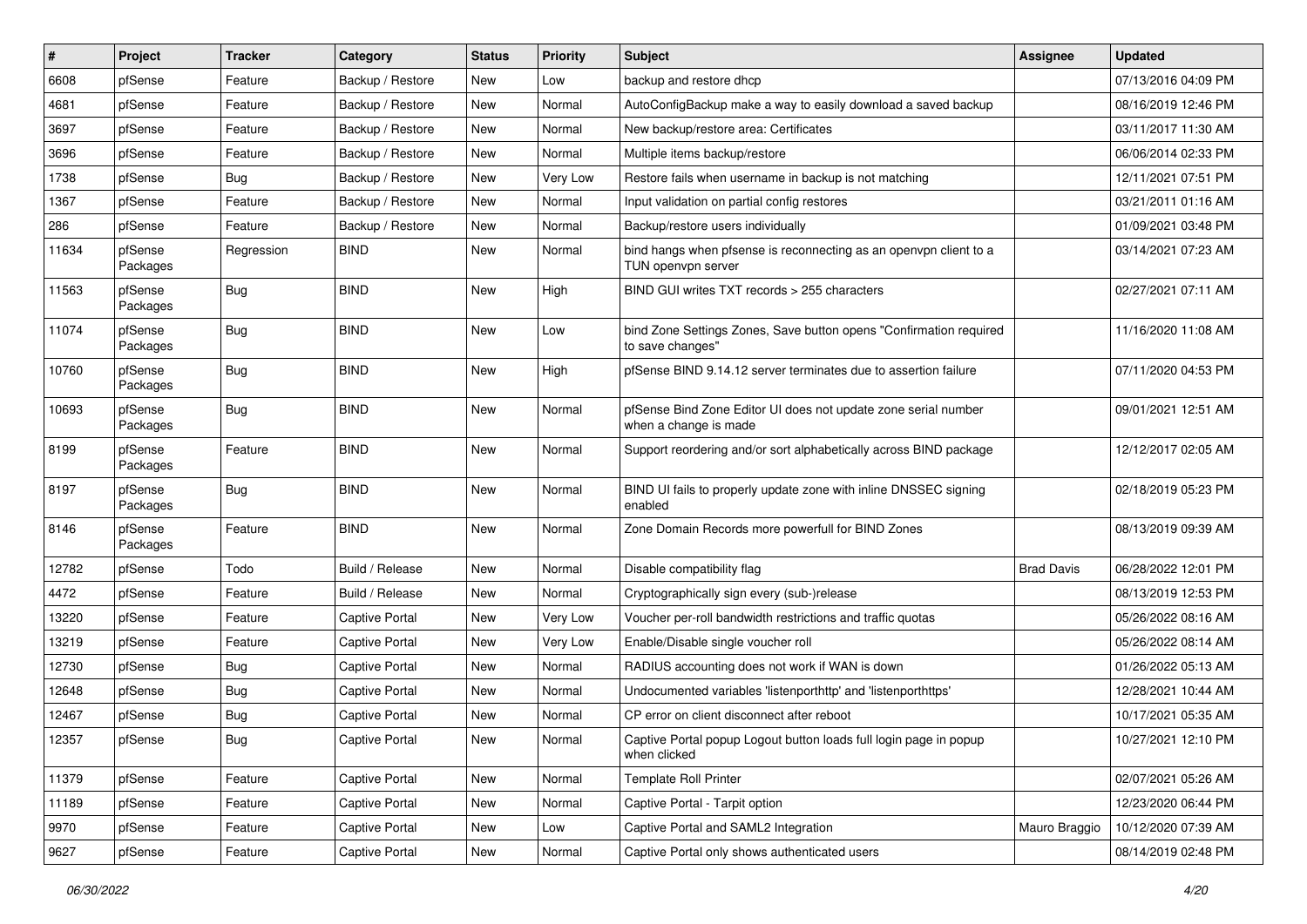| $\sharp$ | Project      | <b>Tracker</b> | Category              | <b>Status</b> | <b>Priority</b> | <b>Subject</b>                                                                              | Assignee             | <b>Updated</b>      |
|----------|--------------|----------------|-----------------------|---------------|-----------------|---------------------------------------------------------------------------------------------|----------------------|---------------------|
| 7971     | pfSense      | Feature        | <b>Captive Portal</b> | New           | Normal          | Allow import, export and synchronization of MACs under Captive<br>Portal service            |                      | 10/19/2017 04:56 AM |
| 6956     | pfSense      | Feature        | <b>Captive Portal</b> | New           | Normal          | Allow more control over concurrent logins                                                   |                      | 11/23/2016 12:01 PM |
| 4724     | pfSense      | Feature        | <b>Captive Portal</b> | New           | Low             | Captive Portal Status Add Client Hostname                                                   |                      | 05/22/2015 08:38 AM |
| 3377     | pfSense      | Feature        | <b>Captive Portal</b> | New           | Normal          | OAuth2 authentication in captive portal                                                     | Jim Thompson         | 10/19/2020 09:13 AM |
| 3053     | pfSense      | Feature        | Captive Portal        | New           | Normal          | Automatically add DHCP static addresses to CP passthru-mac                                  |                      | 06/21/2013 11:54 AM |
| 2963     | pfSense      | Feature        | <b>Captive Portal</b> | New           | Normal          | Captive Portal MAC authentication request                                                   |                      | 08/22/2017 09:09 PM |
| 2573     | pfSense      | Feature        | <b>Captive Portal</b> | New           | Normal          | Captive Portal support of RADIUS POD (Packet of Disconnect)                                 |                      | 10/17/2016 03:14 AM |
| 2545     | pfSense      | Feature        | <b>Captive Portal</b> | New           | Low             | CaptivePortal: Custom "Re-authenticate every x minutes"                                     |                      | 07/08/2012 05:21 PM |
| 2025     | pfSense      | Feature        | <b>Captive Portal</b> | New           | Normal          | Captive Portal: Easy accessible Logout page instead of Logout<br>pop-up window              |                      | 02/06/2016 04:59 AM |
| 1924     | pfSense      | Feature        | <b>Captive Portal</b> | New           | Normal          | Ability of CP's allowed IP addresses to use aliases                                         |                      | 07/26/2018 04:28 AM |
| 1831     | pfSense      | Feature        | <b>Captive Portal</b> | New           | Normal          | Captive portal IPv6 support                                                                 | Reid<br>Linnemann    | 06/28/2022 12:01 PM |
| 1675     | pfSense      | Bug            | <b>Captive Portal</b> | New           | Normal          | Captive portal logout problems with pop-up blockers.                                        | <b>Jared Dillard</b> | 03/28/2016 01:37 PM |
| 385      | pfSense      | Feature        | <b>Captive Portal</b> | New           | Normal          | Reverse captive portal                                                                      |                      | 08/13/2019 12:23 PM |
| 13110    | pfSense      | Bug            | CARP                  | New           | Very Low        | changing CARP VIP address does not update outbound NAT<br>interface IP                      |                      | 05/03/2022 02:52 PM |
| 8567     | pfSense      | Bug            | CARP                  | New           | Normal          | Using IPv6 VIP alias for services may affect CARP IPv6 VIP work                             |                      | 06/12/2018 01:26 PM |
| 8566     | pfSense      | Bug            | CARP                  | New           | Normal          | Wrong IPv6 source in NS request in case using of IPv6 alias                                 |                      | 06/12/2018 01:26 PM |
| 8100     | pfSense      | Bug            | CARP                  | <b>New</b>    | Normal          | pfsync Initially Deletes States on Primary for Connections Established<br>through Secondary | Luiz Souza           | 02/08/2022 12:59 PM |
| 7648     | pfSense      | Bug            | CARP                  | New           | Very Low        | SPAN ports on an interface renders CARP HA inoperative                                      |                      | 06/14/2017 09:19 PM |
| 5849     | pfSense      | Bug            | CARP                  | New           | Normal          | Routing fail on CARP IPsec                                                                  |                      | 12/18/2021 04:41 PM |
| 2218     | pfSense      | Feature        | CARP                  | New           | Normal          | Ability to delay CARP master status at boot time                                            |                      | 03/03/2021 11:57 AM |
| 2099     | pfSense      | Todo           | CARP                  | New           | Normal          | Remove "queue" from CARP traffic                                                            |                      | 01/19/2012 10:59 AM |
| 13305    | pfSense      | Feature        | Certificates          | New           | Normal          | Certificate Revocation page should show expiration date                                     |                      | 06/27/2022 10:26 AM |
| 12737    | pfSense      | Bug            | Certificates          | New           | Normal          | CApath is not defined by default in curl                                                    |                      | 06/28/2022 12:01 PM |
| 11203    | pfSense      | <b>Bug</b>     | Certificates          | New           | Normal          | certificate manager very slow                                                               |                      | 12/31/2020 11:57 AM |
| 10258    | ptSense      | Feature        | Certificates          | New           | Very Low        | allow to sign CA                                                                            |                      | 02/20/2020 04:20 AM |
| 9889     | pfSense      | <b>Bug</b>     | Certificates          | New           | Very Low        | CRL check for Intermediate CA CRLs fails                                                    | Jim Pingle           | 11/08/2019 11:03 AM |
| 7289     | pfSense      | Bug            | Certificates          | New           | Low             | Generating 4096bit Certificate                                                              |                      | 08/14/2019 09:56 AM |
| 2276     | pfSense      | Feature        | Certificates          | New           | Normal          | Remote CRL fetch support                                                                    |                      | 02/06/2016 04:14 AM |
| 1268     | pfSense      | Feature        | Certificates          | New           | Normal          | Allow mass renewing of certs                                                                |                      | 11/01/2019 03:17 PM |
| 12894    | pfSense Plus | Bug            | Certificates          | New           | Low             | duplicating freshly created certificates through refreshing                                 |                      | 03/03/2022 02:35 PM |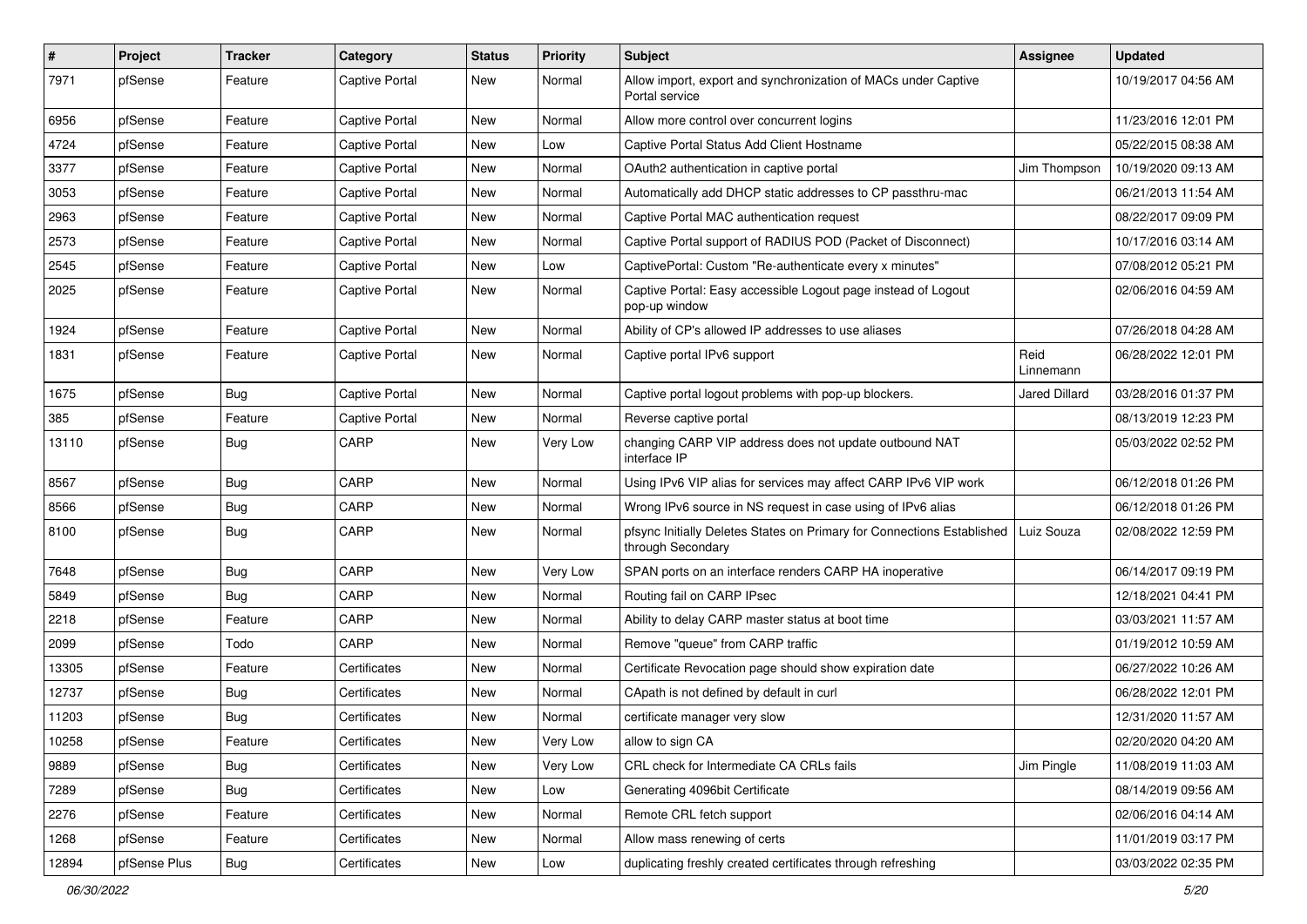| $\#$  | Project             | <b>Tracker</b> | Category                        | <b>Status</b> | <b>Priority</b> | Subject                                                                                                               | Assignee      | <b>Updated</b>      |
|-------|---------------------|----------------|---------------------------------|---------------|-----------------|-----------------------------------------------------------------------------------------------------------------------|---------------|---------------------|
| 13291 | pfSense Docs        | Todo           | Configuration                   | New           | Low             | Notification documentation                                                                                            |               | 06/21/2022 10:22 AM |
| 12402 | pfSense Docs        | Todo           | Configuration                   | New           | Normal          | Feedback on Configuration - Advanced Configuration Options -<br>Notifications                                         |               | 09/24/2021 12:46 AM |
| 12098 | pfSense Docs        | Correction     | Configuration                   | New           | Normal          | Feedback on pfSense Configuration Recipes - Accessing a<br>CPE/Modem from Inside the Firewall                         |               | 07/02/2021 02:30 AM |
| 13288 | pfSense             | <b>Bug</b>     | Configuration<br>Backend        | New           | Normal          | Encode FreeRADIUS Custom Options                                                                                      |               | 06/20/2022 10:36 AM |
| 13287 | pfSense             | Feature        | Configuration<br>Backend        | New           | Normal          | Encode OpenVPN Custom Options                                                                                         |               | 06/20/2022 10:33 AM |
| 12483 | pfSense             | Bug            | Configuration<br>Backend        | New           | Normal          | GUI creates inconsistent config.xml                                                                                   |               | 10/23/2021 06:48 AM |
| 10833 | pfSense             | Bug            | Configuration<br><b>Backend</b> | New           | Normal          | unbound exits on configuration error when link status flaps on LAN<br>interface                                       |               | 08/13/2020 11:53 PM |
| 6398  | pfSense             | <b>Bug</b>     | Configuration<br>Backend        | New           | Normal          | If config cannot be loaded due to corruption or bug, it isn't handled<br>gracefully (just stops)                      |               | 08/13/2019 01:23 PM |
| 5902  | pfSense             | Todo           | Configuration<br>Backend        | New           | Normal          | Use a common place for default values                                                                                 |               | 08/13/2019 12:53 PM |
| 3895  | pfSense             | Feature        | Configuration<br>Backend        | New           | Normal          | Timeout for "Apply change"                                                                                            |               | 01/25/2021 08:07 AM |
| 13249 | pfSense             | Bug            | Console Menu                    | New           | Normal          | Running playback comands multiple times results in PHP error                                                          |               | 06/06/2022 07:02 AM |
| 7747  | pfSense             | Feature        | Console Menu                    | New           | Normal          | Minor UI Tweak: Make hitting enter on the console (esp via SSH)<br>should not log you out, but simply redraw the menu |               | 08/01/2017 04:03 PM |
| 6469  | pfSense             | Feature        | Console Menu                    | <b>New</b>    | Normal          | Improve help + self documentation in console PHP shell                                                                |               | 08/13/2019 01:23 PM |
| 2693  | pfSense             | Feature        | Console Menu                    | New           | Normal          | Allow mapping mapping non-physical interfaces via console                                                             | Mathieu Simon | 11/27/2012 03:00 PM |
| 11970 | pfSense<br>Packages | <b>Bug</b>     | Coreboot                        | New           | Normal          | Netgate Firmware Upgrade Doesn't Work on XG-2758                                                                      |               | 04/21/2022 12:39 PM |
| 13074 | pfSense Plus        | <b>Bug</b>     | Cryptographic<br>Modules        | New           | Normal          | AES-GCM with SafeXcel on Netgate 2100 causes MBUF overload                                                            |               | 06/12/2022 11:14 AM |
| 12658 | pfSense<br>Packages | Feature        | darkstat                        | New           | Normal          | Adding prometheus metrics to darkstat                                                                                 |               | 05/27/2022 09:44 PM |
| 13168 | pfSense             | Feature        | Dashboard                       | New           | Low             | Multiple Dashboard views for a single user                                                                            |               | 05/16/2022 07:53 AM |
| 11759 | pfSense             | <b>Bug</b>     | Dashboard                       | New           | Normal          | Traffic graphs on dashboard double upload on pppoe links                                                              |               | 12/30/2021 04:00 AM |
| 10401 | pfSense             | Feature        | Dashboard                       | New           | Normal          | Request: ability to sort/separate stopped/running Service(s) on<br>Dashboard -> Services Status widget                |               | 03/31/2020 04:48 PM |
| 10395 | pfSense             | Feature        | Dashboard                       | New           | Low             | Add Dashboard System Information support for more PC Engines<br>APU boards                                            |               | 02/17/2022 01:02 AM |
| 10280 | pfSense             | Feature        | Dashboard                       | New           | Low             | <b>DHCP Leases widget</b>                                                                                             |               | 11/07/2020 09:18 PM |
| 9677  | pfSense             | <b>Bug</b>     | Dashboard                       | New           | Normal          | Dashboard hangs when widget needs data from a remote host which<br>is down                                            |               | 08/13/2019 09:15 AM |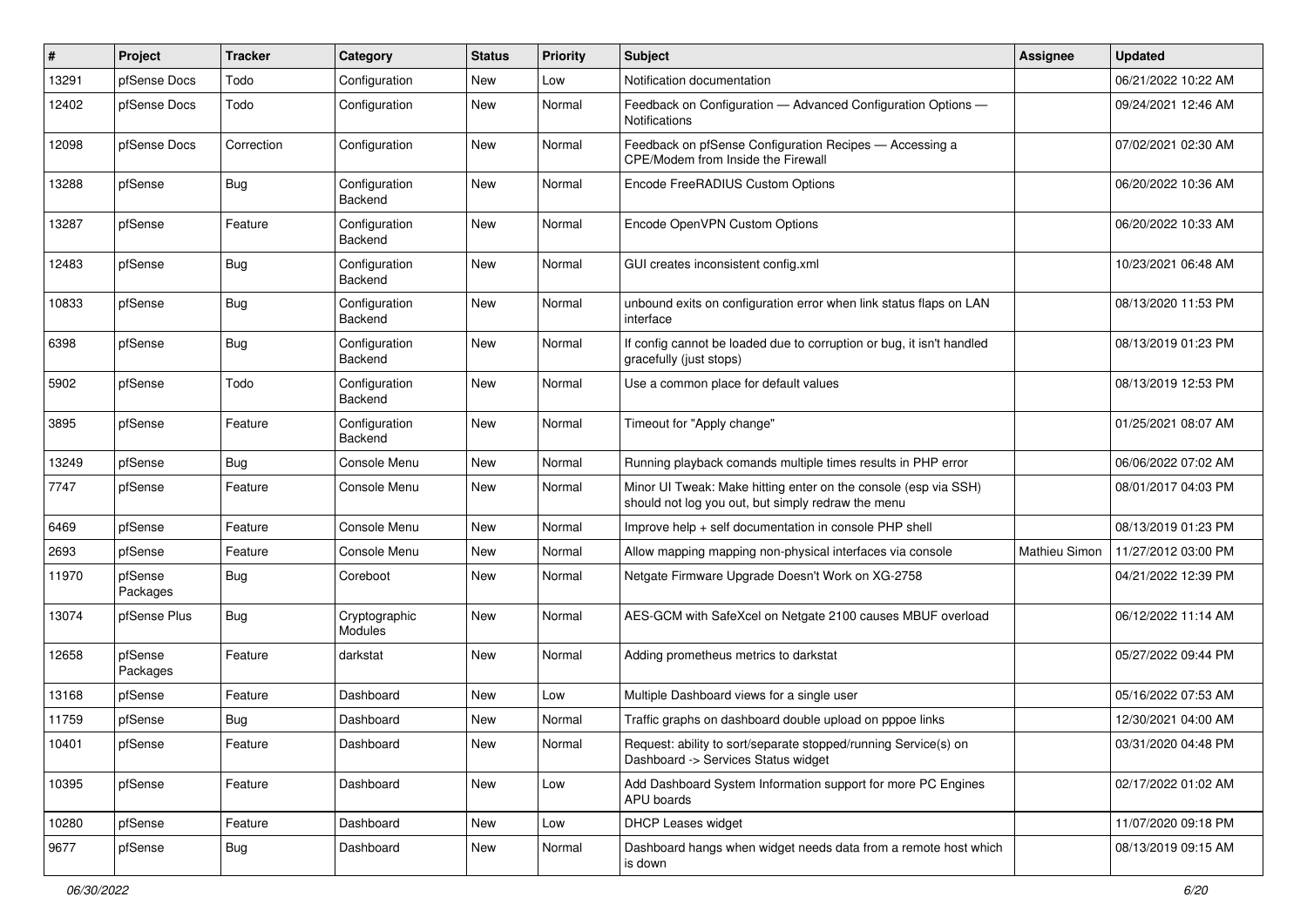| #     | Project      | <b>Tracker</b> | Category        | <b>Status</b> | <b>Priority</b> | Subject                                                                                          | <b>Assignee</b>      | <b>Updated</b>      |
|-------|--------------|----------------|-----------------|---------------|-----------------|--------------------------------------------------------------------------------------------------|----------------------|---------------------|
| 9353  | pfSense      | Bug            | Dashboard       | New           | Low             | PHPSession errors from limited access to dashboard and widgets                                   |                      | 10/06/2020 09:31 AM |
| 8458  | pfSense      | Feature        | Dashboard       | New           | Low             | Allow reordering of interface widget                                                             |                      | 08/14/2019 10:52 AM |
| 8157  | pfSense      | <b>Bug</b>     | Dashboard       | New           | Very Low        | Traffic Graph clutter from time to time                                                          |                      | 12/03/2017 06:40 AM |
| 7974  | pfSense      | Feature        | Dashboard       | New           | Normal          | <b>ZFS RAID Monitor Not available</b>                                                            |                      | 08/20/2019 01:34 PM |
| 7934  | pfSense      | Feature        | Dashboard       | New           | Very Low        | format support phone# for international use                                                      |                      | 10/12/2017 04:38 PM |
| 7857  | pfSense      | <b>Bug</b>     | Dashboard       | New           | Very Low        | Interfaces Widget U/I fails to wrap IPV6 addresses when the string is<br>too wide for the widget |                      | 08/13/2019 09:15 AM |
| 7788  | pfSense      | Bug            | Dashboard       | New           | Low             | Irregular updating of widgets like cpu/uptime on system widget.                                  |                      | 08/21/2019 09:03 AM |
| 7387  | pfSense      | Bug            | Dashboard       | New           | Low             | New Traffic Graph in dashboard resets inverted view to normal view                               | <b>Jared Dillard</b> | 12/11/2021 08:14 PM |
| 7182  | pfSense      | Feature        | Dashboard       | New           | Normal          | Break up System Widget on the Dashboard                                                          |                      | 08/21/2019 08:59 AM |
| 7113  | pfSense      | <b>Bug</b>     | Dashboard       | New           | Normal          | Interface name in Traffic Graphs                                                                 |                      | 12/31/2021 05:40 PM |
| 6390  | pfSense      | Todo           | Dashboard       | New           | Low             | Autoscale from Traffic Graph not correct size (big graphs)                                       |                      | 05/23/2016 01:38 PM |
| 5567  | pfSense      | Feature        | Dashboard       | New           | Low             | CARP status widget does not update in real time                                                  |                      | 08/20/2019 03:33 PM |
| 4646  | pfSense      | Feature        | Dashboard       | New           | Normal          | Recover valuable vertical screen real estate in dashboard                                        |                      | 04/20/2015 07:46 PM |
| 3411  | pfSense      | Bug            | Dashboard       | New           | Low             | Interfaces and statistics dashboard widgets very slow with large<br>numbers of interfaces        |                      | 01/24/2014 02:09 AM |
| 2479  | pfSense      | Feature        | Dashboard       | New           | Normal          | Allow reordering of the traffic graphs on the dashboard                                          |                      | 06/08/2012 04:13 PM |
| 7244  | pfSense      | Feature        | Developer Tools | New           | Normal          | Publish pfsense as a Vagrant Basebox                                                             |                      | 01/29/2019 04:09 AM |
| 1219  | pfSense      | Feature        | Developer Tools | New           | Low             | Ship DTRACE enabled kernels in the images                                                        |                      | 07/26/2017 03:14 AM |
| 11471 | pfSense Docs | Todo           | Development     | New           | Low             | Feedback on Development - Developing Packages                                                    | Jim Pingle           | 02/19/2021 02:52 PM |
| 11071 | pfSense Docs | New Content    | <b>DHCP</b>     | New           | Normal          | Feedback on Services - IPv6 Router Advertisements                                                | Jim Pingle           | 12/08/2020 09:25 AM |
| 8852  | pfSense Docs | Correction     | <b>DHCP</b>     | New           | Normal          | [feedback form] Unclear about "Client Identifier" in a static mapping                            | Jim Pingle           | 09/23/2020 02:30 PM |
| 13273 | pfSense      | <b>Bug</b>     | DHCP (IPv4)     | New           | Normal          | dhclient can use conflicting recorded leases                                                     |                      | 06/14/2022 11:07 AM |
| 13263 | pfSense      | <b>Bug</b>     | DHCP (IPv4)     | New           | Low             | Deleting a static DHCP entry when the related IP is not in the arp<br>table spams the log        |                      | 06/10/2022 11:18 AM |
| 13256 | pfSense      | Feature        | DHCP (IPv4)     | New           | Normal          | Better handling of duplicate IPs in static DHCP assignments                                      |                      | 06/11/2022 04:51 PM |
| 13250 | pfSense      | Todo           | DHCP (IPv4)     | New           | Very Low        | Clean up DHCP Server option language                                                             | Jim Pingle           | 06/28/2022 12:01 PM |
| 13217 | pfSense      | <b>Bug</b>     | DHCP (IPv4)     | New           | Normal          | dhclient using default pid file location which does not exist                                    | <b>Viktor Gurov</b>  | 05/26/2022 08:09 AM |
| 12922 | pfSense      | I Bug          | DHCP (IPv4)     | New           | Normal          | Classless static routes received on DHCP WAN can override chosen<br>default gateway              |                      | 03/28/2022 10:08 AM |
| 12070 | pfSense      | Bug            | DHCP (IPv4)     | New           | Low             | VLAN0 for WAN DHCP                                                                               |                      | 12/23/2021 04:31 PM |
| 12067 | pfSense      | <b>Bug</b>     | DHCP (IPv4)     | New           | Very Low        | <b>DHCP Monitoring Statistics Error</b>                                                          |                      | 06/21/2021 08:39 AM |
| 11004 | pfSense      | Feature        | DHCP (IPv4)     | New           | Low             | DHCP reservations with no IP address show entries in DHCP leases                                 |                      | 10/26/2020 07:22 AM |
| 10802 | pfSense      | Feature        | DHCP (IPv4)     | New           | Very Low        | Seperator for DHCP Static Mapped leases                                                          |                      | 07/31/2020 10:30 AM |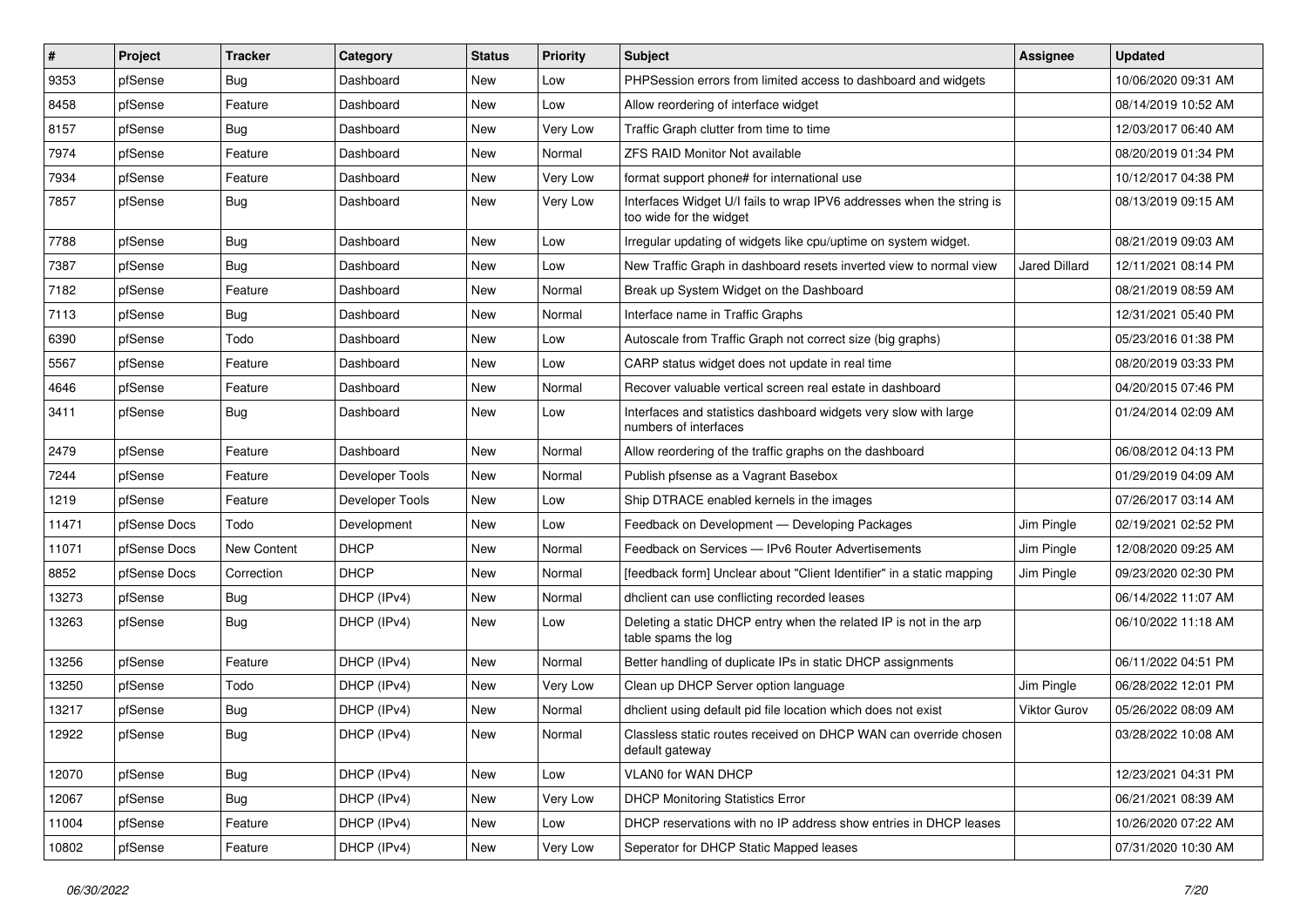| #     | Project | <b>Tracker</b> | Category    | <b>Status</b> | <b>Priority</b> | <b>Subject</b>                                                                                                                     | Assignee             | <b>Updated</b>      |
|-------|---------|----------------|-------------|---------------|-----------------|------------------------------------------------------------------------------------------------------------------------------------|----------------------|---------------------|
| 10345 | pfSense | Feature        | DHCP (IPv4) | New           | Normal          | DHCP lease distinction between online and offline                                                                                  |                      | 03/16/2020 07:56 AM |
| 10250 | pfSense | Feature        | DHCP (IPv4) | New           | Very Low        | DHCP lease view by interface                                                                                                       |                      | 02/11/2020 07:47 AM |
| 9732  | pfSense | Feature        | DHCP (IPv4) | New           | Normal          | System UTC time offset in DHCP Option 2                                                                                            |                      | 09/06/2019 08:39 PM |
| 9343  | pfSense | Bug            | DHCP (IPv4) | New           | Normal          | diag_arp.php times out with large DHCPD leases table                                                                               |                      | 08/14/2019 01:19 PM |
| 9130  | pfSense | Feature        | DHCP (IPv4) | New           | Normal          | Request ID [#INC-16195]: DHCP - PXE Boot                                                                                           |                      | 09/10/2020 01:39 PM |
| 8879  | pfSense | Feature        | DHCP (IPv4) | New           | Very Low        | DHCP options ADD force options                                                                                                     |                      | 09/07/2018 09:14 AM |
| 8614  | pfSense | Bug            | DHCP (IPv4) | New           | Normal          | Cannot remove Additional BOOTP/DHCP Options                                                                                        |                      | 08/21/2019 09:15 AM |
| 8330  | pfSense | Feature        | DHCP (IPv4) | New           | Normal          | add options for ddns-local-address statements                                                                                      |                      | 04/27/2021 12:31 PM |
| 7441  | pfSense | Feature        | DHCP (IPv4) | New           | Low             | Display start/end times for Static Mapping leases on DHCP<br>Leases/DHCPv6 Leases                                                  |                      | 08/21/2019 10:48 AM |
| 7405  | pfSense | Feature        | DHCP (IPv4) | New           | Normal          | Ability to add dhcp host reservations from "Diagnostics -> ARP table"                                                              |                      | 10/12/2020 08:22 AM |
| 7172  | pfSense | Bug            | DHCP (IPv4) | New           | Normal          | Sorting by hostname in Services > DHCP Server > LAN should be<br>"natural" (alphanumeric friendly)                                 |                      | 08/20/2019 03:47 PM |
| 6960  | pfSense | Feature        | DHCP (IPv4) | New           | Normal          | Consider replacing ISC DHCP server with KEA DHCP                                                                                   |                      | 09/24/2020 01:59 PM |
| 6615  | pfSense | Feature        | DHCP (IPv4) | New           | Normal          | new DHCP server option                                                                                                             |                      | 08/13/2019 01:39 PM |
| 6544  | pfSense | Feature        | DHCP (IPv4) | New           | Very Low        | RFC 3046 DHCP Option 82 support (and RFC 3315/4649/4580 for<br>IPv6                                                                |                      | 07/13/2020 02:14 AM |
| 5080  | pfSense | Feature        | DHCP (IPv4) | New           | Normal          | Settings tab under Services>DHCP Server                                                                                            |                      | 08/13/2019 12:53 PM |
| 4899  | pfSense | Feature        | DHCP (IPv4) | New           | Normal          | Additional BOOTP/DHCP Options should allow a force option                                                                          |                      | 01/02/2018 02:24 PM |
| 4451  | pfSense | Bug            | DHCP (IPv4) | New           | Low             | Status DHCP Leases shows double entries for static entries without<br>IP address                                                   | <b>Phillip Davis</b> | 05/21/2022 04:55 PM |
| 3771  | pfSense | Bug            | DHCP (IPv4) | New           | Normal          | Webinterface and dhcpdcrashes with 500+ static leases                                                                              |                      | 08/21/2019 09:26 AM |
| 3534  | pfSense | Feature        | DHCP (IPv4) | New           | Normal          | DDNS using arbitrary zone primary                                                                                                  |                      | 07/08/2014 11:40 AM |
| 3404  | pfSense | <b>Bug</b>     | DHCP (IPv4) | New           | Normal          | DHCP Server Fails to Start on Interfaces that are Slow to Come<br>Online During Boot                                               |                      | 02/11/2014 05:09 PM |
| 2983  | pfSense | Feature        | DHCP (IPv4) | New           | Normal          | DHCPD: Add vendor-class-identifier and MAC-OIDs                                                                                    |                      | 05/29/2020 09:24 PM |
| 2774  | pfSense | Feature        | DHCP (IPv4) | New           | Normal          | Extend DHCP Pools code to allow using different subnets                                                                            |                      | 08/19/2019 10:27 AM |
| 2323  | pfSense | Feature        | DHCP (IPv4) | New           | Low             | GUI doesn't allow to configure DHCP server to serve IP addresses<br>belonging to subnets wich are not associated with an interface |                      | 08/19/2019 10:27 AM |
| 13296 | pfSense | Feature        | DHCP (IPv6) | New           | Normal          | Add support for DHCP6 OPTION_PD_EXCLUDE (RFC 6603)                                                                                 |                      | 06/24/2022 10:10 PM |
| 13253 | pfSense | <b>Bug</b>     | DHCP (IPv6) | New           | Normal          | dhcp6c" is not restarted when applying settings when multiple<br>WANs are configured for DHCP6                                     |                      | 06/28/2022 12:01 PM |
| 13248 | pfSense | Regression     | DHCP (IPv6) | New           | Normal          | IPv6 Router Advertisements runs when config.xml does not contain<br>an entry for the interface                                     |                      | 06/05/2022 07:44 PM |
| 13237 | pfSense | <b>Bug</b>     | DHCP (IPv6) | New           | Normal          | dhcp6c script cannot be executed safely                                                                                            |                      | 06/01/2022 11:20 AM |
| 12823 | pfSense | Bug            | DHCP (IPv6) | New           | Normal          | Multiple DHCP6 WAN connections PPPoE interface 'defached' status                                                                   |                      | 02/18/2022 05:39 AM |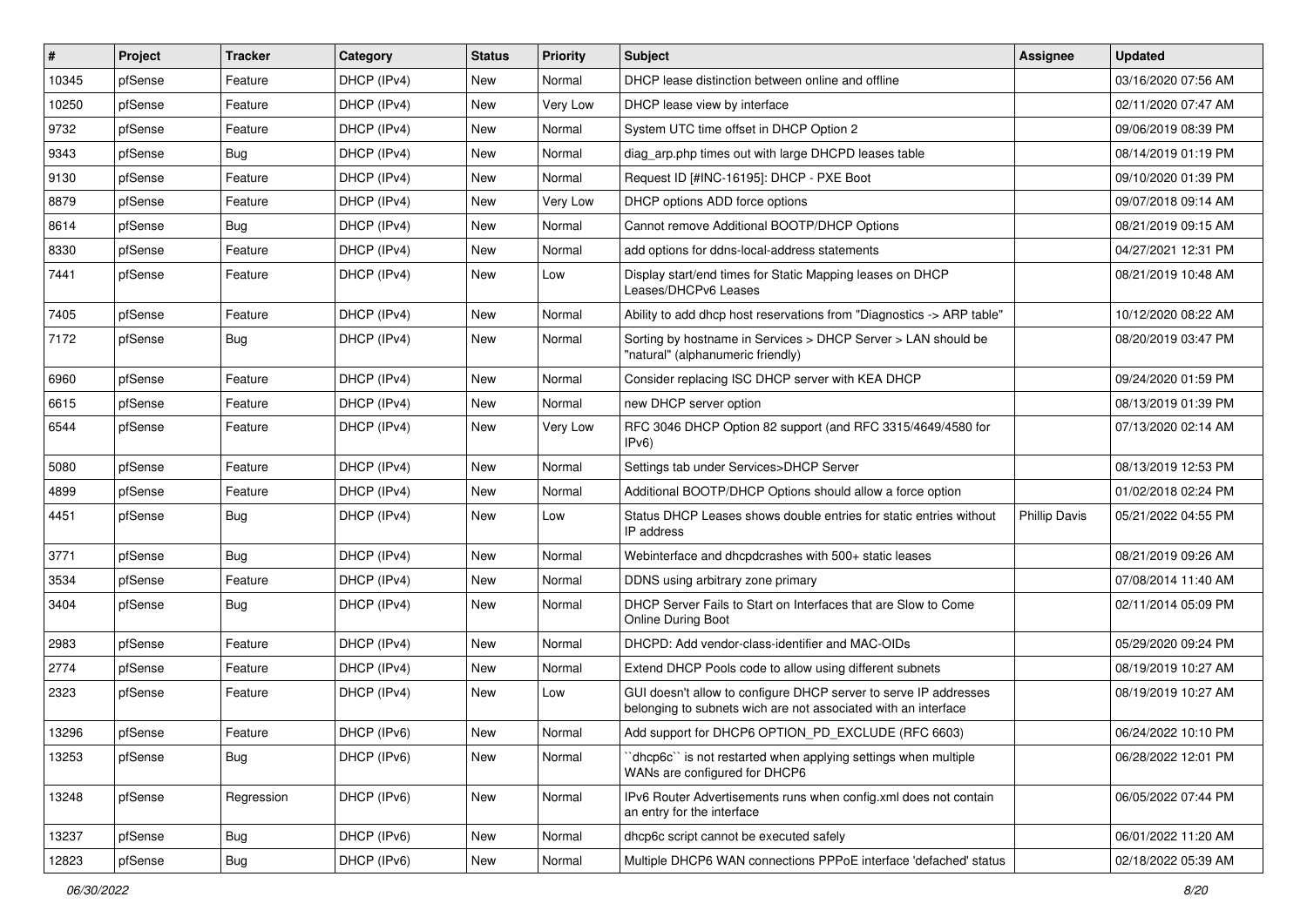| #     | Project | <b>Tracker</b> | Category          | <b>Status</b> | <b>Priority</b> | <b>Subject</b>                                                                            | Assignee           | <b>Updated</b>      |
|-------|---------|----------------|-------------------|---------------|-----------------|-------------------------------------------------------------------------------------------|--------------------|---------------------|
| 12581 | pfSense | Regression     | DHCP (IPv6)       | <b>New</b>    | Normal          | CARP IPv6 assigned address does not get advertised to endpoints<br>with RADV              |                    | 12/16/2021 02:34 PM |
| 10822 | pfSense | <b>Bug</b>     | DHCP (IPv6)       | <b>New</b>    | Normal          | Deprecated IPv6 prefix won't be announced as deprecated to clients                        |                    | 08/10/2020 09:23 AM |
| 10714 | pfSense | Bug            | DHCP (IPv6)       | New           | Normal          | radvd only gives out the prefix of the "first" IPv6 address of an<br>interface            |                    | 10/06/2020 01:03 PM |
| 9575  | pfSense | Feature        | DHCP (IPv6)       | New           | Very Low        | RFC 7078 - Distributing Address Selection Policy Using DHCPv6                             |                    | 08/14/2019 02:39 PM |
| 9536  | pfSense | Feature        | DHCP (IPv6)       | <b>New</b>    | Normal          | Support dynamic prefix in DHCPv6 Server                                                   |                    | 05/25/2022 04:27 AM |
| 9136  | pfSense | <b>Bug</b>     | DHCP (IPv6)       | New           | High            | IPv6 Tracking Interfaces Lose IPv6 Address in Certain Cases                               |                    | 04/21/2022 12:39 PM |
| 7821  | pfSense | Bug            | DHCP (IPv6)       | New           | Normal          | GIF does not support broadcast                                                            |                    | 08/29/2017 10:50 AM |
| 7734  | pfSense | <b>Bug</b>     | DHCP (IPv6)       | <b>New</b>    | Normal          | Using opton ia pd0 does not renew prefix and prefix get dropped                           |                    | 07/31/2017 03:46 AM |
| 6873  | pfSense | Bug            | DHCP (IPv6)       | New           | Low             | radvd - Too many addresses in RDNSS section when previously<br>using DHCPv6               | Dominic<br>McKeown | 06/06/2018 10:45 AM |
| 6691  | pfSense | Bug            | DHCP (IPv6)       | <b>New</b>    | Normal          | dhcp6c quits after only two tries if no response was received                             |                    | 12/07/2020 04:25 PM |
| 6283  | pfSense | Feature        | DHCP (IPv6)       | New           | Normal          | Register DHCPv6 leases with DNS resolver                                                  |                    | 08/21/2019 10:48 AM |
| 6051  | pfSense | <b>Bug</b>     | DHCP (IPv6)       | New           | Normal          | DHCPv6 Client Failure for additional WAN Address causes<br>2-seconds-service-restart-loop |                    | 12/03/2020 01:08 AM |
| 5950  | pfSense | Feature        | DHCP (IPv6)       | <b>New</b>    | Normal          | DHCPv6 Server support for PD of PD-obtained networks                                      |                    | 03/04/2016 03:04 AM |
| 3185  | pfSense | Feature        | DHCP (IPv6)       | New           | Normal          | Accommodate a DHCPv6 failover-like mechanism                                              |                    | 11/24/2017 10:44 AM |
| 12508 | pfSense | <b>Bug</b>     | <b>DHCP Relay</b> | New           | Normal          | <b>DHCP Relay over VPN</b>                                                                |                    | 11/06/2021 11:25 AM |
| 12120 | pfSense | Feature        | <b>DHCP Relay</b> | New           | Normal          | Permit several sets of destination DHCP servers in DHCP relay                             |                    | 07/11/2021 05:41 PM |
| 11149 | pfSense | Bug            | <b>DHCP Relay</b> | New           | Normal          | DHCP relay won't start with DHCP server behind gateway                                    |                    | 03/22/2021 05:13 AM |
| 10715 | pfSense | <b>Bug</b>     | <b>DHCP Relay</b> | New           | Normal          | DHCPv6 relay always uses the "first" IPv6 address of an interface                         |                    | 06/29/2020 05:01 AM |
| 9680  | pfSense | Feature        | <b>DHCP Relay</b> | New           | Normal          | Seperate DHCP Server and relay per interface                                              |                    | 02/27/2020 10:47 AM |
| 4680  | pfSense | Bug            | <b>DHCP Relay</b> | <b>New</b>    | Normal          | DHCP relay does not work with DHCP server on other end of<br>OpenVPN tunnel               |                    | 05/05/2015 06:55 PM |
| 13322 | pfSense | Feature        | Diagnostics       | <b>New</b>    | Low             | Define Packet Capture Protocol                                                            |                    | 06/30/2022 06:45 AM |
| 12343 | pfSense | Feature        | Diagnostics       | New           | Low             | Real time traffic monitoring                                                              |                    | 09/06/2021 01:26 PM |
| 11856 | pfSense | Feature        | Diagnostics       | New           | Normal          | Replace/add Alias or DNS names for known LAN addresses in the<br>State table              |                    | 04/27/2021 08:01 AM |
| 9718  | pfSense | Feature        | Diagnostics       | <b>New</b>    | Low             | Make diag states summary table sortable                                                   |                    | 10/06/2020 09:12 AM |
| 7848  | pfSense | <b>Bug</b>     | Diagnostics       | <b>New</b>    | Low             | NDP Table Sort by Expiration Error                                                        |                    | 08/26/2019 02:56 PM |
| 7590  | pfSense | Bug            | Diagnostics       | New           | Normal          | diag edit do not save when nothing to sae (in directory browse view)                      |                    | 05/20/2017 05:04 PM |
| 7589  | pfSense | <b>Bug</b>     | Diagnostics       | New           | Normal          | diag_edit.php old print_info_box                                                          |                    | 05/20/2017 05:02 PM |
| 7459  | pfSense | Feature        | Diagnostics       | New           | Low             | "Refresh" button for Diagnostics/Tables display                                           |                    | 08/21/2019 09:27 AM |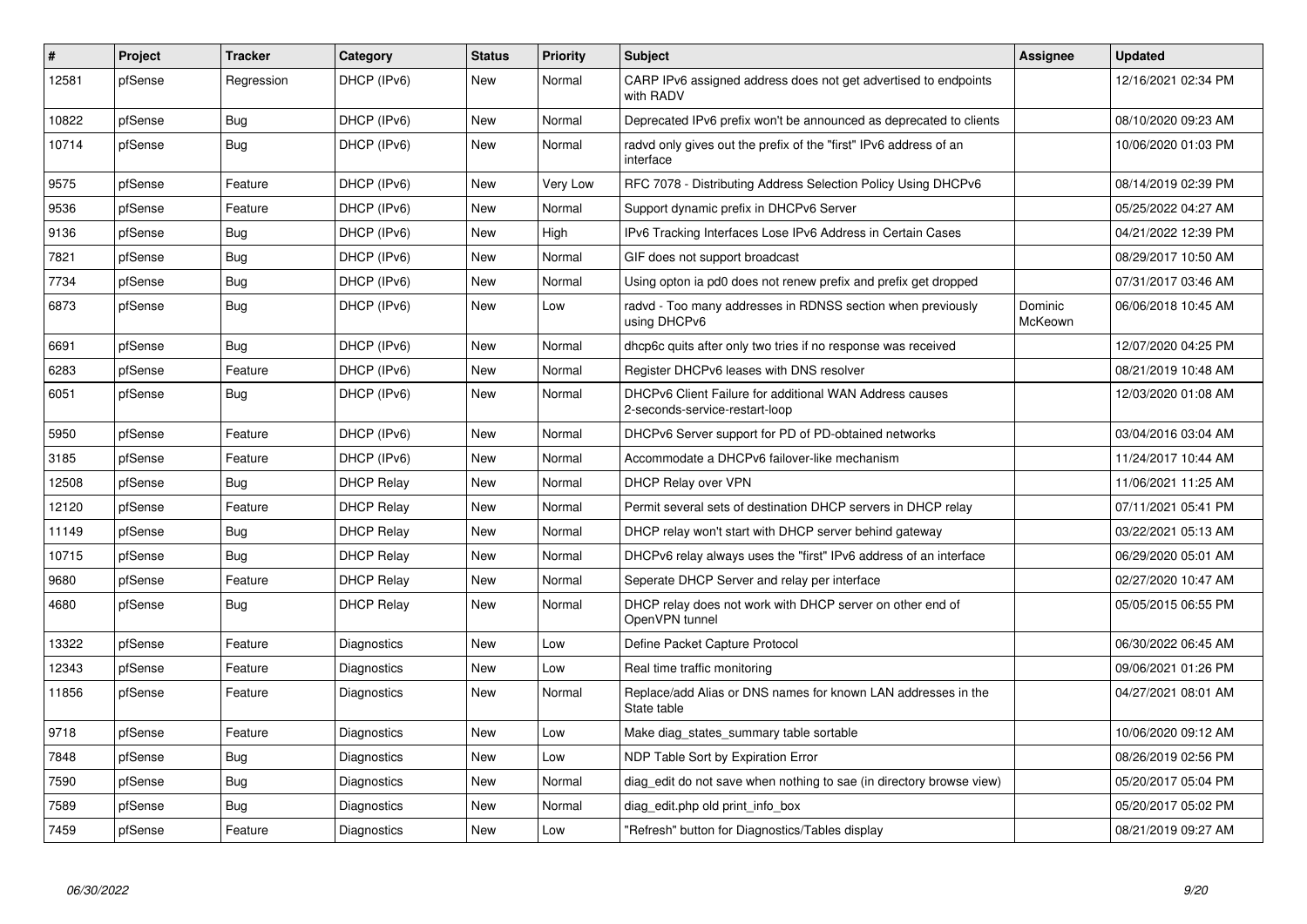| $\sharp$ | Project      | <b>Tracker</b>     | Category             | <b>Status</b> | <b>Priority</b> | Subject                                                                                                                       | Assignee | <b>Updated</b>      |
|----------|--------------|--------------------|----------------------|---------------|-----------------|-------------------------------------------------------------------------------------------------------------------------------|----------|---------------------|
| 7442     | pfSense      | Feature            | Diagnostics          | New           | Low             | Suggestions for Diagnostics / ARP Table and Diagnostics / NDP<br>Table                                                        |          | 08/21/2019 09:27 AM |
| 6804     | pfSense      | Feature            | <b>Diagnostics</b>   | New           | Very Low        | Add row counter into Diagnostics -> Edit File                                                                                 |          | 08/20/2019 03:44 PM |
| 5556     | pfSense      | Feature            | Diagnostics          | New           | Normal          | No error when downloading non-existing file on Diagnostics/Execute                                                            |          | 08/20/2019 03:43 PM |
| 4914     | pfSense      | Feature            | <b>Diagnostics</b>   | New           | Low             | Packet Capture Settings                                                                                                       |          | 08/20/2019 08:51 AM |
| 4456     | pfSense      | Feature            | Diagnostics          | New           | Normal          | Packet capture additional filtering options                                                                                   |          | 08/20/2019 03:30 PM |
| 1656     | pfSense      | Feature            | Diagnostics          | New           | Normal          | Teach pfctl to kill states by port number                                                                                     |          | 08/21/2019 09:55 AM |
| 12791    | pfSense Docs | <b>New Content</b> | Diagnostics          | New           | Normal          | Diagnostic Information for Support (pfSense)                                                                                  |          | 02/13/2022 08:49 PM |
| 12883    | pfSense Docs | Todo               | <b>DNS</b>           | New           | Normal          | Feedback on Services - DNS Resolver - Host Overrides                                                                          |          | 02/28/2022 07:54 PM |
| 12139    | pfSense      | Feature            | <b>DNS Forwarder</b> | New           | Normal          | Add support in for specifying a DNSMASQ configuration file                                                                    |          | 07/16/2021 09:45 PM |
| 7329     | pfSense      | Bug                | <b>DNS Forwarder</b> | New           | Low             | <b>DHCP Not Updating DNS</b>                                                                                                  |          | 01/21/2022 09:16 PM |
| 2410     | pfSense      | Feature            | <b>DNS Forwarder</b> | New           | Normal          | Support name based aliasing via CNAMEs or some other mechanism.                                                               |          | 12/11/2012 09:56 PM |
| 13254    | pfSense      | Bug                | <b>DNS Resolver</b>  | New           | Normal          | DNS resolver does not update "unbound.conf" file during link down<br>events                                                   |          | 06/28/2022 12:01 PM |
| 12612    | pfSense      | Bug                | <b>DNS Resolver</b>  | <b>New</b>    | Normal          | DNS Resolver is restarted during every "rc.newwanip" event                                                                    |          | 06/28/2022 12:01 PM |
| 12551    | pfSense      | Feature            | <b>DNS Resolver</b>  | New           | Low             | Add ability to set DNS resolver search domain list                                                                            |          | 12/01/2021 11:18 AM |
| 11921    | pfSense      | Feature            | <b>DNS Resolver</b>  | New           | Very Low        | Feature Request: Compile unbound with EDNS Client Subnet (ECS)<br>module (--enable-subnet)                                    |          | 05/14/2021 07:29 AM |
| 10624    | pfSense      | Bug                | <b>DNS Resolver</b>  | New           | Normal          | Unbound configuration memory leak with python module + register<br><b>DHCP</b> leases active                                  |          | 02/26/2021 10:27 AM |
| 10342    | pfSense      | Bug                | <b>DNS Resolver</b>  | New           | Normal          | Unbound domain overrides stop resolving periodically. They only<br>resume after the service has been restarted.               |          | 03/13/2020 10:35 AM |
| 10143    | pfSense      | Bug                | <b>DNS Resolver</b>  | New           | Normal          | System hostname DNS entry is assigned to the wrong IP on<br>multi-wan setups                                                  |          | 12/31/2019 02:33 PM |
| 9654     | pfSense      | Bug                | <b>DNS Resolver</b>  | New           | Normal          | After reboot, the DNS resolver must be restarted before it will<br>advertise the ipv6 DNS address of the router.              |          | 11/20/2020 03:12 AM |
| 9436     | pfSense      | Feature            | <b>DNS Resolver</b>  | New           | Normal          | Unbound: enable dnstap support                                                                                                |          | 03/27/2019 07:54 PM |
| 9037     | pfSense      | Bug                | <b>DNS Resolver</b>  | New           | Normal          | Unbound not logging to syslog after reboot                                                                                    |          | 10/12/2018 05:09 AM |
| 8236     | pfSense      | Feature            | <b>DNS Resolver</b>  | New           | Normal          | Ability to configure "forward-first" and "forward-host" options for more<br>robust domain overrides in DNS Resolver           |          | 12/26/2017 01:26 AM |
| 7852     | pfSense      | Feature            | <b>DNS Resolver</b>  | New           | Normal          | Add views support to Unbound GUI                                                                                              |          | 09/11/2017 12:26 PM |
| 7495     | pfSense      | Feature            | <b>DNS Resolver</b>  | New           | Low             | Ability to set TTL for local for Unbound host overrides and dhcp<br>leases                                                    |          | 03/06/2018 09:46 AM |
| 7152     | pfSense      | Bug                | <b>DNS Resolver</b>  | New           | Normal          | Unbound / DNS Resolver issue if "Register DHCP static mappings in<br>the DNS Resolver" set before wildcard DNS custom options |          | 12/18/2021 04:59 PM |
| 6103     | pfSense      | Feature            | <b>DNS Resolver</b>  | New           | Normal          | DNS Resolver Outgoing Interfaces should be able to use Gateway<br>Groups                                                      |          | 10/21/2019 08:02 AM |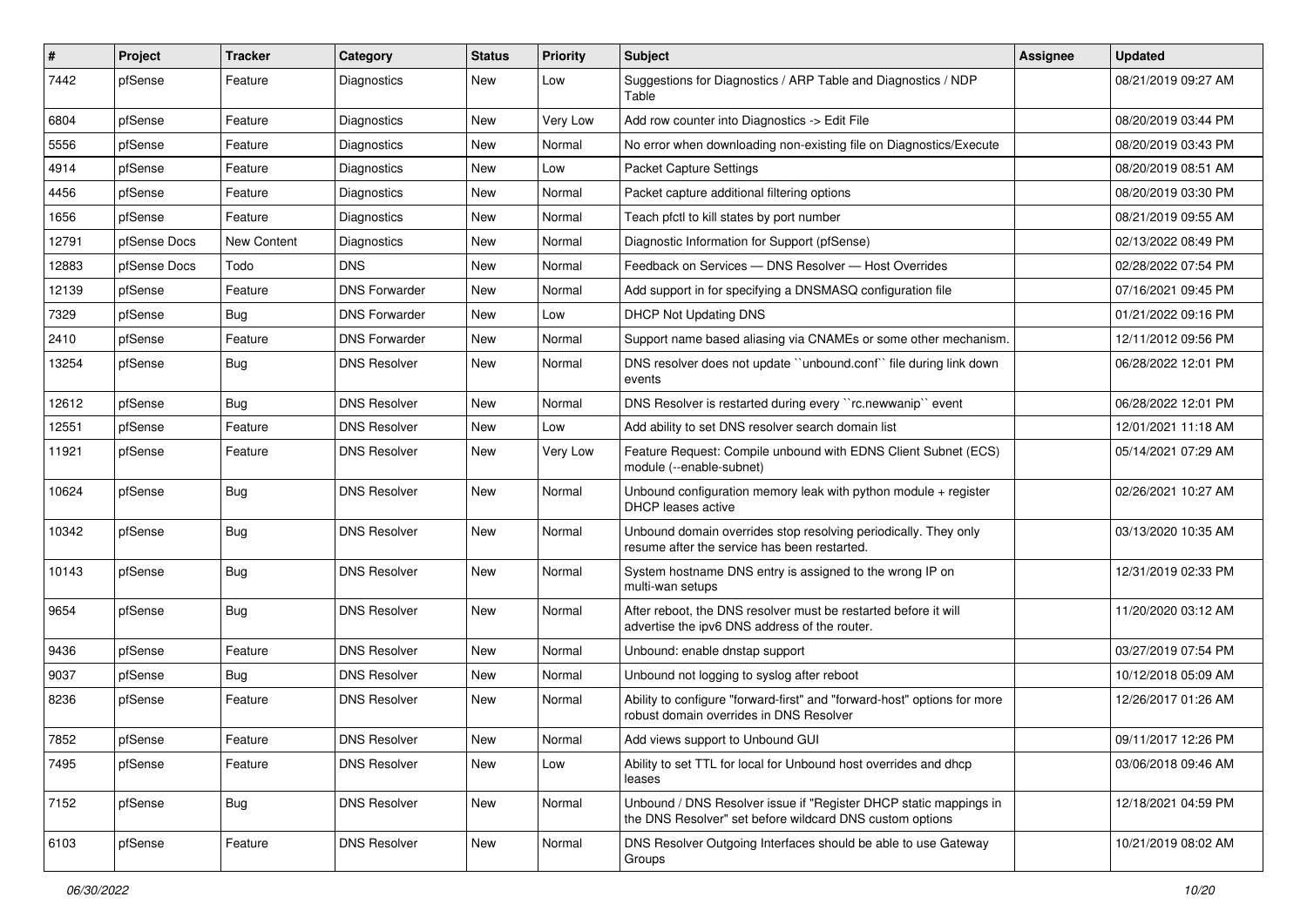| #     | Project             | <b>Tracker</b> | Category              | <b>Status</b> | <b>Priority</b> | Subject                                                                                                 | <b>Assignee</b> | <b>Updated</b>      |
|-------|---------------------|----------------|-----------------------|---------------|-----------------|---------------------------------------------------------------------------------------------------------|-----------------|---------------------|
| 4798  | pfSense             | Feature        | <b>DNS Resolver</b>   | New           | Normal          | Make host and domain overrides available to both DNS Resolver and<br><b>DNS Forwarder</b>               |                 | 06/29/2015 02:14 AM |
| 1819  | pfSense             | Bug            | <b>DNS Resolver</b>   | New           | Normal          | DNS Resolver Not Registering DHCP Server Specified Domain Name                                          | Luiz Souza      | 04/28/2022 01:53 PM |
| 13167 | pfSense             | Bug            | <b>Dynamic DNS</b>    | New           | Normal          | phpDynDNS: DigitalOcean ddns update fails (bad request, invalid<br>character '-' in request_id)         |                 | 06/16/2022 09:30 PM |
| 12848 | pfSense             | Feature        | Dynamic DNS           | New           | Normal          | Evaluation of the DynDNS "Result Match" string                                                          |                 | 02/22/2022 02:01 AM |
| 12602 | pfSense             | Feature        | Dynamic DNS           | New           | Normal          | DHCPv6 should allow DDNS Client updates for hosts                                                       |                 | 12/15/2021 11:00 AM |
| 11177 | pfSense             | Bug            | Dynamic DNS           | <b>New</b>    | Normal          | DDNSv6 not using Check IP Services                                                                      |                 | 12/21/2020 05:02 AM |
| 11147 | pfSense             | Bug            | Dynamic DNS           | New           | Normal          | Domeneshop DynDNS IPv4 and IPv6                                                                         |                 | 12/09/2020 11:47 PM |
| 11084 | pfSense             | Feature        | Dynamic DNS           | New           | Normal          | Dynamic DNS include option to specify virtual IP addresses                                              |                 | 11/19/2020 01:26 PM |
| 10962 | pfSense             | Feature        | Dynamic DNS           | New           | Normal          | Add Cpanel support for Dynamic DNS Clients                                                              |                 | 12/28/2020 01:56 PM |
| 10000 | pfSense             | <b>Bug</b>     | Dynamic DNS           | New           | Normal          | Azure Dynamic DNS A and AAAA Records for Apex Zone                                                      |                 | 03/31/2020 09:03 AM |
| 9805  | pfSense             | Bug            | Dynamic DNS           | New           | Normal          | dynDNS cloudflare multiple entries                                                                      |                 | 10/02/2019 04:51 PM |
| 9664  | pfSense             | Bug            | Dynamic DNS           | New           | Normal          | DynDNS and Dual-wan problem with CloudFlare (works with No-Ip)                                          |                 | 08/03/2019 10:00 AM |
| 9504  | pfSense             | Bug            | Dynamic DNS           | New           | Normal          | Multiple Dynamic DNS update notifications for the same interface, not<br>differentiated by the hostname |                 | 05/07/2019 07:46 AM |
| 9063  | pfSense             | Feature        | Dynamic DNS           | New           | Normal          | Allow dynamic DNS client entry to specify which Check IP service to<br>use                              |                 | 10/24/2018 11:53 AM |
| 8500  | pfSense             | Bug            | Dynamic DNS           | New           | Low             | Incorrect categorization of status/info messages from phpDynDNS                                         |                 | 08/16/2019 12:50 PM |
| 8432  | pfSense             | Bug            | <b>Dynamic DNS</b>    | New           | Normal          | Dynamic DNS Client gives an error that it can't find IPv6 address<br>when WAN interface is a LAGG       |                 | 09/17/2020 05:23 AM |
| 8406  | pfSense             | Bug            | Dynamic DNS           | New           | Normal          | DDNS IPV6 Cloudflare Client does not detect PPOE address                                                |                 | 03/31/2018 11:56 AM |
| 7718  | pfSense             | Feature        | Dynamic DNS           | New           | Very Low        | Hostname for Custom DynDNS Updater.                                                                     |                 | 07/24/2017 10:05 AM |
| 7418  | pfSense             | Feature        | Dynamic DNS           | <b>New</b>    | Normal          | Dynamic dns should be sorted interface name                                                             |                 | 08/21/2019 08:58 AM |
| 7292  | pfSense             | Feature        | Dynamic DNS           | New           | Normal          | DynamicDNS configuration does not sync to HA secondary                                                  |                 | 02/21/2017 04:56 PM |
| 12063 | pfSense Docs        | Todo           | Dynamic DNS           | New           | Normal          | Feedback on Services - Dynamic DNS - Configuring RFC 2136<br>Dynamic DNS updates                        |                 | 06/18/2021 06:24 PM |
| 11235 | pfSense<br>Packages | Bug            | Filer                 | New           | Normal          | Filer run script when "state" unchanged                                                                 |                 | 01/08/2021 07:24 AM |
| 11178 | pfSense<br>Packages | Feature        | Filer                 | New           | Normal          | Filer do not ask what to do with previous filename                                                      |                 | 12/31/2020 02:45 AM |
| 13067 | pfSense             | <b>Bug</b>     | FilterDNS             | New           | Normal          | filterdns resolve interval is twice the intended value                                                  |                 | 04/17/2022 07:45 PM |
| 13020 | pfSense Docs        | Todo           | <b>Firewall Rules</b> | New           | Normal          | easyrule command documentation should document permissible<br>wildcards                                 | Jim Pingle      | 04/04/2022 08:01 AM |
| 12268 | pfSense Docs        | Todo           | <b>Firewall Rules</b> | New           | Normal          | Feedback on Firewall - Aliases                                                                          |                 | 08/17/2021 12:55 AM |
| 9685  | pfSense Docs        | Correction     | <b>Firewall Rules</b> | New           | Normal          | Feedback on Firewall - Floating Rules                                                                   | Jim Pingle      | 09/23/2020 02:57 PM |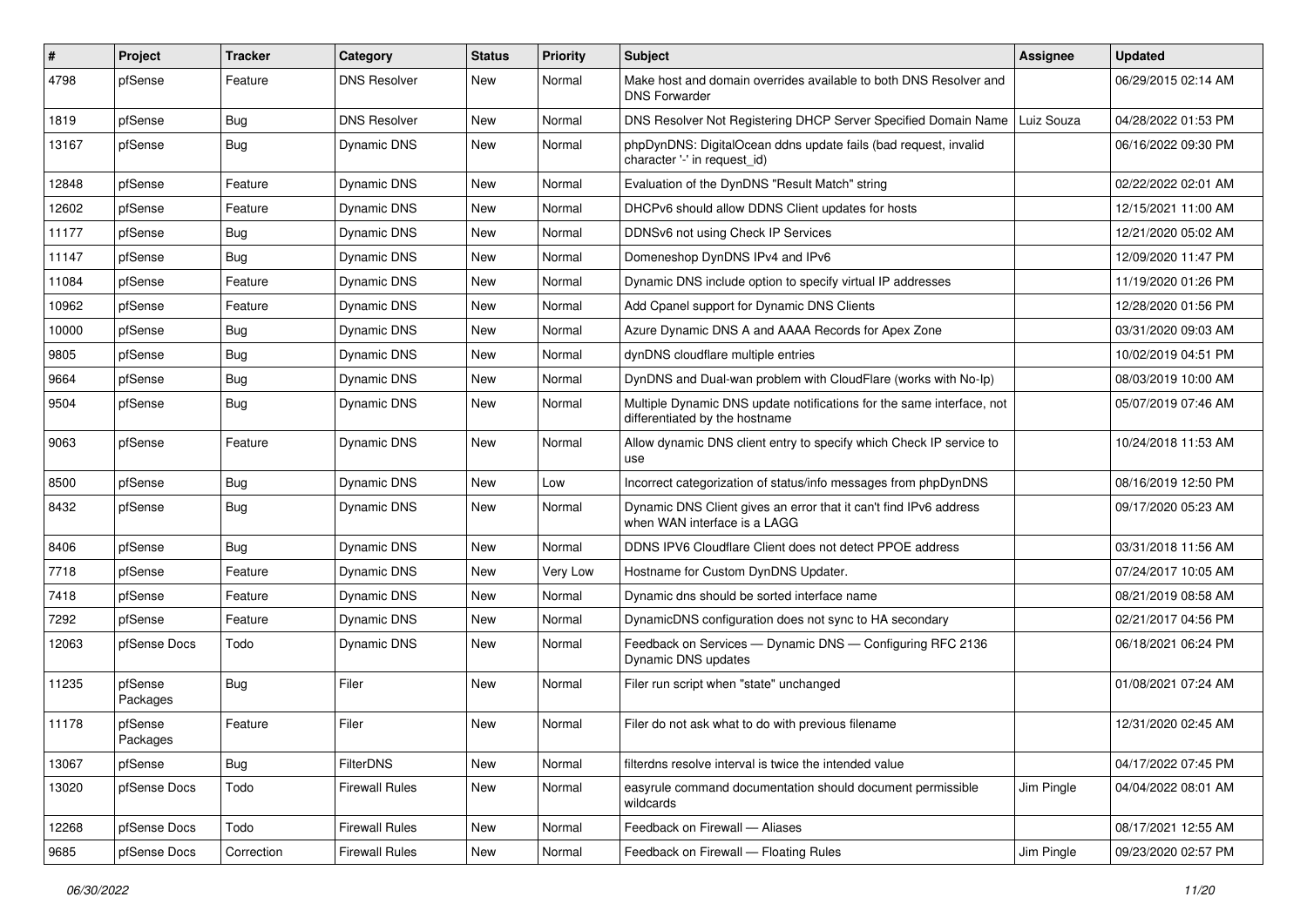| $\vert$ # | <b>Project</b>      | <b>Tracker</b> | Category          | <b>Status</b> | <b>Priority</b> | <b>Subject</b>                                                                             | Assignee            | <b>Updated</b>      |
|-----------|---------------------|----------------|-------------------|---------------|-----------------|--------------------------------------------------------------------------------------------|---------------------|---------------------|
| 11352     | pfSense             | Bug            | FreeBSD           | New           | Low             | CTF types > 2^15 in the pfSense kernel config results in DTrace<br>failing                 | Scott Long          | 03/17/2021 02:52 AM |
| 11184     | pfSense             | Bug            | FreeBSD           | <b>New</b>    | Normal          | PF: State policy cannot be configurable                                                    |                     | 02/09/2021 02:43 AM |
| 13284     | pfSense<br>Packages | Feature        | FreeRADIUS        | New           | Normal          | Option to define "Issuer" in OPT configuration.                                            | Jakob<br>Nordgarden | 06/19/2022 12:10 PM |
| 12982     | pfSense<br>Packages | Bug            | <b>FreeRADIUS</b> | <b>New</b>    | Normal          | FreeRadius RadReply table entries missing from pf                                          |                     | 06/19/2022 05:38 PM |
| 12286     | pfSense<br>Packages | <b>Bug</b>     | FreeRADIUS        | <b>New</b>    | Normal          | Add support for ntlm auth in LDAP                                                          |                     | 08/20/2021 08:27 AM |
| 12126     | pfSense<br>Packages | <b>Bug</b>     | FreeRADIUS        | New           | Normal          | freeradius3 0.15.7 31                                                                      |                     | 10/11/2021 08:21 AM |
| 11802     | pfSense<br>Packages | Bug            | <b>FreeRADIUS</b> | New           | Normal          | FreeRADIUS sync                                                                            |                     | 05/10/2021 04:18 AM |
| 11534     | pfSense<br>Packages | Regression     | FreeRADIUS        | <b>New</b>    | High            | FreeRADIUS EAP anonymous connection forbidden out-of-tunnel                                |                     | 07/14/2021 02:32 AM |
| 11138     | pfSense<br>Packages | Feature        | FreeRADIUS        | <b>New</b>    | Normal          | new WebGUI checkboxes needed                                                               |                     | 12/07/2020 08:28 AM |
| 11026     | pfSense<br>Packages | Feature        | FreeRADIUS        | New           | Low             | Feedback on Packages - FreeRADIUS package                                                  |                     | 11/02/2020 07:21 AM |
| 10695     | pfSense<br>Packages | <b>Bug</b>     | FreeRADIUS        | New           | Normal          | FreeRadius Accounting skipping MBs after reboot due to power down                          |                     | 06/24/2020 04:49 AM |
| 10377     | pfSense<br>Packages | Feature        | FreeRADIUS        | New           | Very Low        | Allow usage of TOTP (Google-Authenticator) without PIN                                     |                     | 03/30/2020 11:43 AM |
| 9704      | pfSense<br>Packages | Feature        | FreeRADIUS        | New           | Normal          | Enable filter username                                                                     |                     | 08/27/2019 12:07 PM |
| 8836      | pfSense<br>Packages | Feature        | FreeRADIUS        | <b>New</b>    | Normal          | Define Idap group vlan assignment in users file                                            |                     | 08/26/2018 07:53 AM |
| 8769      | pfSense<br>Packages | Feature        | <b>FreeRADIUS</b> | New           | Normal          | Allow FreeRADIUS users to change their own Passwords and Pins                              |                     | 10/11/2018 11:34 AM |
| 8589      | pfSense<br>Packages | Bug            | FreeRADIUS        | New           | Normal          | FreeRadius 0.15.5_2 ignoring tunnelled-reply=no                                            |                     | 02/18/2019 03:40 PM |
| 8516      | pfSense<br>Packages | Bug            | <b>FreeRADIUS</b> | <b>New</b>    | Normal          | FreeRADIUS requires settings re-saved after pfSense upgrade                                | Jim Pingle          | 12/31/2021 05:58 PM |
| 8513      | pfSense<br>Packages | <b>Bug</b>     | FreeRADIUS        | <b>New</b>    | High            | Freeradius 3.x Idap problem                                                                |                     | 02/18/2019 05:22 PM |
| 8264      | pfSense<br>Packages | <b>Bug</b>     | FreeRADIUS        | New           | Normal          | Radiusd restart on WAN change results in freeradius not running (and<br>possible solution) |                     | 04/21/2022 12:39 PM |
| 8224      | pfSense<br>Packages | Feature        | <b>FreeRADIUS</b> | <b>New</b>    | Normal          | Add "OU" field to FreeRADIUS page                                                          |                     | 02/21/2018 12:53 AM |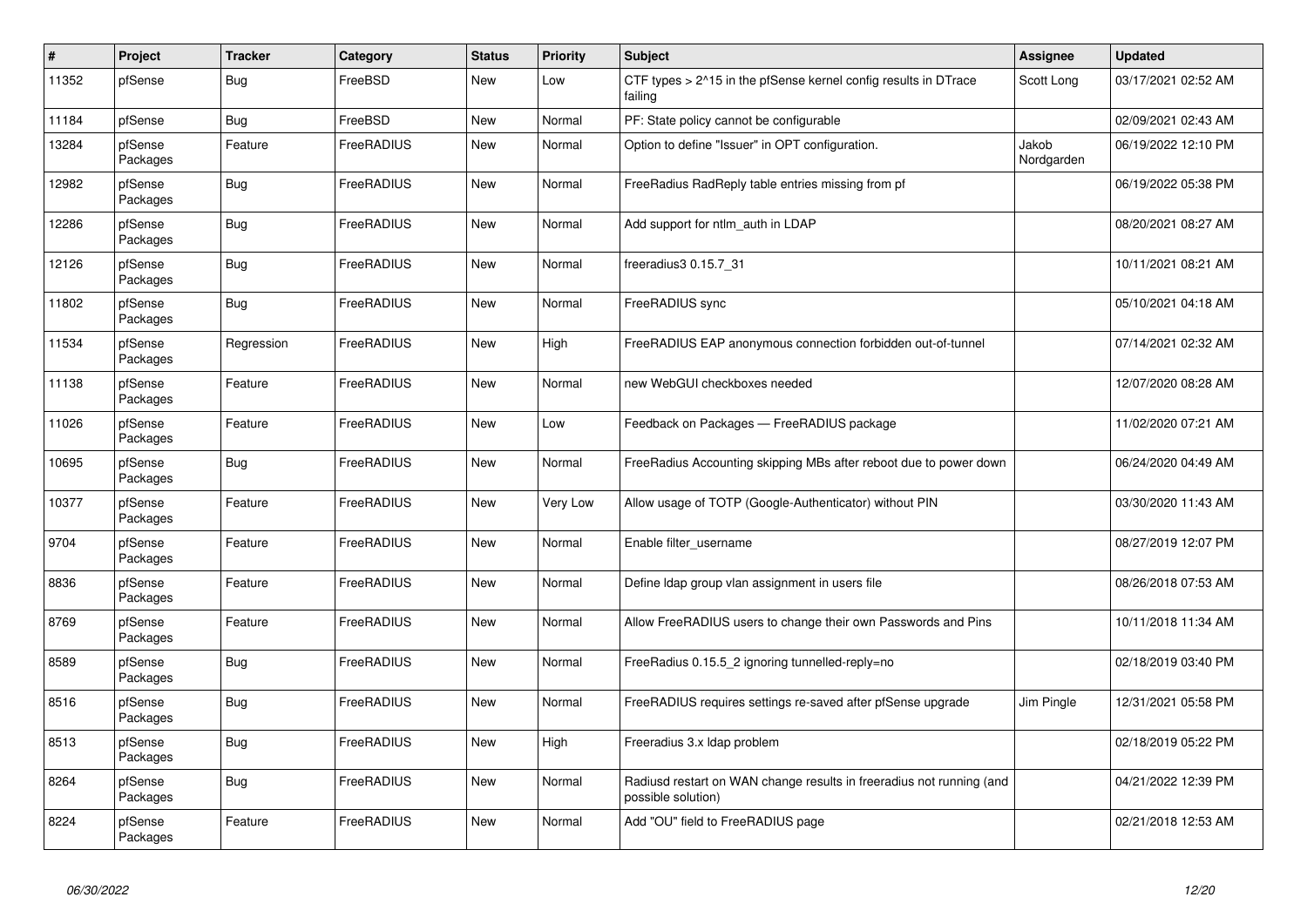| $\sharp$ | Project             | <b>Tracker</b> | Category          | <b>Status</b> | <b>Priority</b> | <b>Subject</b>                                                                  | <b>Assignee</b> | <b>Updated</b>      |
|----------|---------------------|----------------|-------------------|---------------|-----------------|---------------------------------------------------------------------------------|-----------------|---------------------|
| 8161     | pfSense<br>Packages | Feature        | FreeRADIUS        | <b>New</b>    | Very Low        | Add virtual server support to FreeRadius                                        |                 | 12/05/2017 01:57 PM |
| 8031     | pfSense<br>Packages | Feature        | FreeRADIUS        | <b>New</b>    | Normal          | FreeRADIUS copy entry function                                                  |                 | 08/16/2019 01:01 PM |
| 7608     | pfSense<br>Packages | Feature        | <b>FreeRADIUS</b> | <b>New</b>    | Very Low        | Captive Portal amount of traffic Account + Free Radius+Mysql                    |                 | 05/28/2017 09:08 AM |
| 7403     | pfSense<br>Packages | Bug            | <b>FreeRADIUS</b> | New           | Normal          | Captive Portal + freeradius2 + MySQL problems with German Umlaut                |                 | 03/17/2017 09:12 AM |
| 4506     | pfSense<br>Packages | Feature        | FreeRADIUS        | <b>New</b>    | Normal          | FreeRADIUS groups/hunt groups                                                   |                 | 03/10/2015 08:51 PM |
| 12889    | pfSense<br>Packages | Feature        | <b>FRR</b>        | <b>New</b>    | Normal          | FRR GUI add set ipv6 next-hop global                                            |                 | 03/02/2022 06:10 AM |
| 12751    | pfSense<br>Packages | <b>Bug</b>     | <b>FRR</b>        | <b>New</b>    | Normal          | Improve FRR route restoration after gateway events                              |                 | 02/06/2022 11:07 PM |
| 12084    | pfSense<br>Packages | Bug            | <b>FRR</b>        | <b>New</b>    | Normal          | libfrr.so.0 error on SG-1100                                                    |                 | 06/26/2021 08:22 AM |
| 11963    | pfSense<br>Packages | Feature        | <b>FRR</b>        | <b>New</b>    | Normal          | Dynamically change OSPF interface costs on selected interfaces on<br>CARP event |                 | 05/26/2021 04:13 AM |
| 11841    | pfSense<br>Packages | <b>Bug</b>     | <b>FRR</b>        | <b>New</b>    | Normal          | FRR access lists default bahavior changed to permit by default                  |                 | 04/22/2021 09:52 AM |
| 11837    | pfSense<br>Packages | Feature        | <b>FRR</b>        | New           | Low             | Increase field length of FRR Networks in Access Lists and Prefix Lists          |                 | 04/22/2021 07:10 AM |
| 11835    | pfSense<br>Packages | <b>Bug</b>     | <b>FRR</b>        | <b>New</b>    | Normal          | FRR OSPF redistributed connected routes disappearing                            |                 | 04/22/2021 07:11 AM |
| 11823    | pfSense<br>Packages | Feature        | <b>FRR</b>        | <b>New</b>    | Normal          | Route handling enhancements                                                     |                 | 04/19/2021 06:23 PM |
| 11703    | pfSense<br>Packages | Feature        | <b>FRR</b>        | <b>New</b>    | Normal          | add Krill and Routinator support BGP RPKI                                       |                 | 03/18/2021 07:47 PM |
| 11650    | pfSense<br>Packages | <b>Bug</b>     | <b>FRR</b>        | <b>New</b>    | Very Low        | FRR configuration broken on restore of manually edited FRR config<br>sections   |                 | 03/10/2021 08:50 AM |
| 11158    | pfSense<br>Packages | <b>Bug</b>     | <b>FRR</b>        | New           | High            | <b>FRR Prefix Lists</b>                                                         |                 | 12/30/2020 04:55 PM |
| 10935    | pfSense<br>Packages | <b>Bug</b>     | <b>FRR</b>        | <b>New</b>    | Normal          | FRR 0.6.7-6 - BGPD service recycled IPv6 without Route Map                      |                 | 12/30/2020 05:00 PM |
| 10653    | pfSense<br>Packages | Feature        | <b>FRR</b>        | <b>New</b>    | Normal          | Allow to download frr status                                                    | Jim Pingle      | 06/11/2020 01:21 AM |
| 10516    | pfSense<br>Packages | Bug            | <b>FRR</b>        | <b>New</b>    | Normal          | <b>FRR Access list</b>                                                          |                 | 12/06/2020 11:02 PM |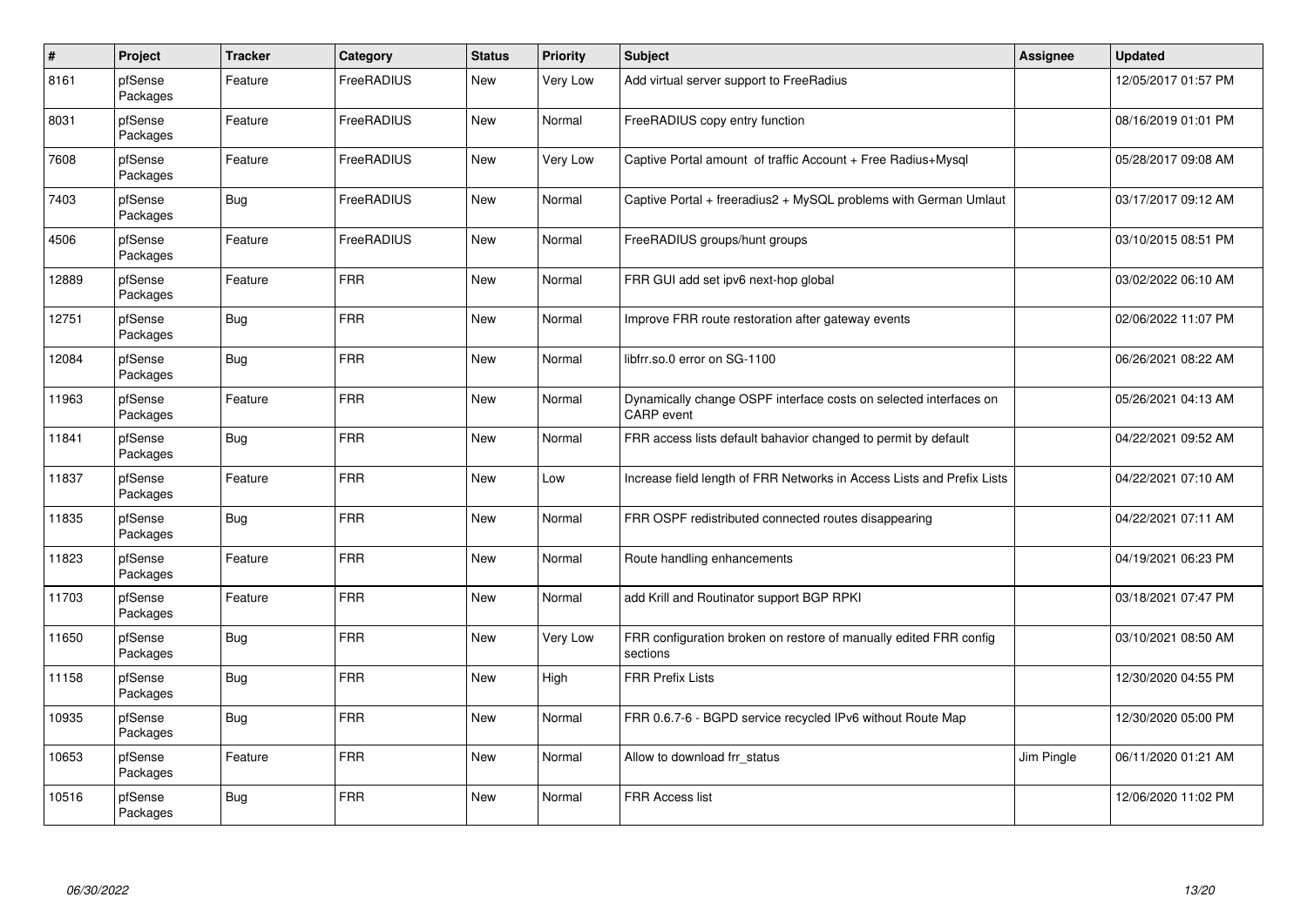| #     | Project             | <b>Tracker</b> | Category           | <b>Status</b> | <b>Priority</b> | <b>Subject</b>                                                                                                                                                     | Assignee   | <b>Updated</b>      |
|-------|---------------------|----------------|--------------------|---------------|-----------------|--------------------------------------------------------------------------------------------------------------------------------------------------------------------|------------|---------------------|
| 10503 | pfSense<br>Packages | Bug            | <b>FRR</b>         | <b>New</b>    | Normal          | Flapping any GW in multi-WAN influences restating all IPsec tunnels<br>in FRR which leads to dropping all IPsec VTI static routes and related<br><b>BGP</b> issues |            | 05/08/2020 07:51 PM |
| 10358 | pfSense<br>Packages | Feature        | <b>FRR</b>         | New           | Very Low        | <b>Stage FRR Configuration Changes</b>                                                                                                                             |            | 03/19/2020 06:48 AM |
| 10294 | pfSense<br>Packages | Bug            | <b>FRR</b>         | New           | Normal          | FRR Route Counts Incorrect on Status Page                                                                                                                          | Jim Pingle | 02/26/2020 11:08 AM |
| 9545  | pfSense<br>Packages | Feature        | <b>FRR</b>         | <b>New</b>    | Normal          | Enable MULTIPATH in FRR                                                                                                                                            | Jim Pingle | 09/18/2020 12:52 PM |
| 9141  | pfSense<br>Packages | Feature        | <b>FRR</b>         | New           | Very Low        | FRR xmlrpc                                                                                                                                                         | Jim Pingle | 11/26/2018 07:49 AM |
| 13242 | pfSense             | Feature        | Gateway Monitoring | New           | Normal          | Enhancements to static route creation/deletion for dpinger monitor IPs                                                                                             |            | 06/03/2022 11:20 AM |
| 13076 | pfSense             | <b>Bug</b>     | Gateway Monitoring | New           | Normal          | Marking a gateway as down does not affect IPsec entries using<br>gateway groups                                                                                    |            | 06/28/2022 12:01 PM |
| 12811 | pfSense             | <b>Bug</b>     | Gateway Monitoring | New           | Normal          | Services are not restarted when PPP interfaces connect                                                                                                             | Jim Pingle | 06/30/2022 03:18 AM |
| 8192  | pfSense             | <b>Bug</b>     | Gateway Monitoring | New           | Low             | dpinger - Change in ISP link-local IPv6 address drops connectivity                                                                                                 | Luiz Souza | 11/05/2020 07:31 AM |
| 7671  | pfSense             | Feature        | Gateway Monitoring | New           | Normal          | Gateway Monitoring Via Custom Script or Telnet.                                                                                                                    |            | 09/18/2020 02:59 PM |
| 3859  | pfSense             | Feature        | Gateway Monitoring | New           | Low             | Make it possible to set the source IP address for gateway monitoring                                                                                               |            | 11/06/2016 10:12 PM |
| 13294 | pfSense             | Feature        | Gateways           | New           | Low             | Change gateway name                                                                                                                                                |            | 06/22/2022 06:07 PM |
| 12942 | pfSense             | Bug            | Gateways           | New           | Normal          | Code to kill states for old gateway when reconnecting an interface is<br>incorrect                                                                                 | Jim Pingle | 06/28/2022 12:01 PM |
| 12857 | pfSense             | Bug            | Gateways           | New           | Normal          | Firewall gateway goes away when making changes to Bridge0 device                                                                                                   |            | 02/27/2022 11:20 AM |
| 12764 | pfSense             | Bug            | Gateways           | New           | Normal          | VTI gateway status is pending after assigning the VTI interface                                                                                                    |            | 02/07/2022 05:41 AM |
| 12632 | pfSense             | Bug            | Gateways           | New           | High            | Assigning a /30 WAN IP address at the console does not save the<br>gateway correctly                                                                               |            | 06/28/2022 12:01 PM |
| 12077 | pfSense             | Feature        | Gateways           | New           | Normal          | Allow stick-connections per gateway group                                                                                                                          |            | 06/24/2021 08:45 AM |
| 11213 | pfSense             | Feature        | Gateways           | New           | Low             | Option to mark gateway as down directly from Table                                                                                                                 |            | 01/03/2021 07:09 AM |
| 10875 | pfSense             | Bug            | Gateways           | New           | Normal          | PPP periodic reset does not fully restore gateway group round-robin<br>functionality                                                                               | Luiz Souza | 11/05/2020 07:44 AM |
| 9650  | pfSense             | Bug            | Gateways           | New           | Normal          | IPv6 connection drops (ir-)regular on Kabelvodafone (German cable<br>$ISP)$                                                                                        |            | 07/27/2019 07:14 AM |
| 8846  | pfSense             | <b>Bug</b>     | Gateways           | New           | Low             | Misleading gateway error message adding/editing static routes using<br>a disabled interface                                                                        |            | 08/21/2019 11:29 AM |
| 8743  | pfSense             | Todo           | Gateways           | New           | Low             | Gateway Groups page should list gateways in tier order                                                                                                             |            | 08/14/2019 12:16 PM |
| 8343  | pfSense             | <b>Bug</b>     | Gateways           | New           | Normal          | Gateway Routes (Default Routes) not removed in Kernel when<br>removed from GUI                                                                                     |            | 05/14/2020 01:22 AM |
| 13320 | pfSense Plus        | <b>Bug</b>     | Gateways           | New           | Normal          | IP aliases with a CARP VIP parent are not available as VIP choices<br>for gateway groups                                                                           |            | 06/29/2022 02:03 PM |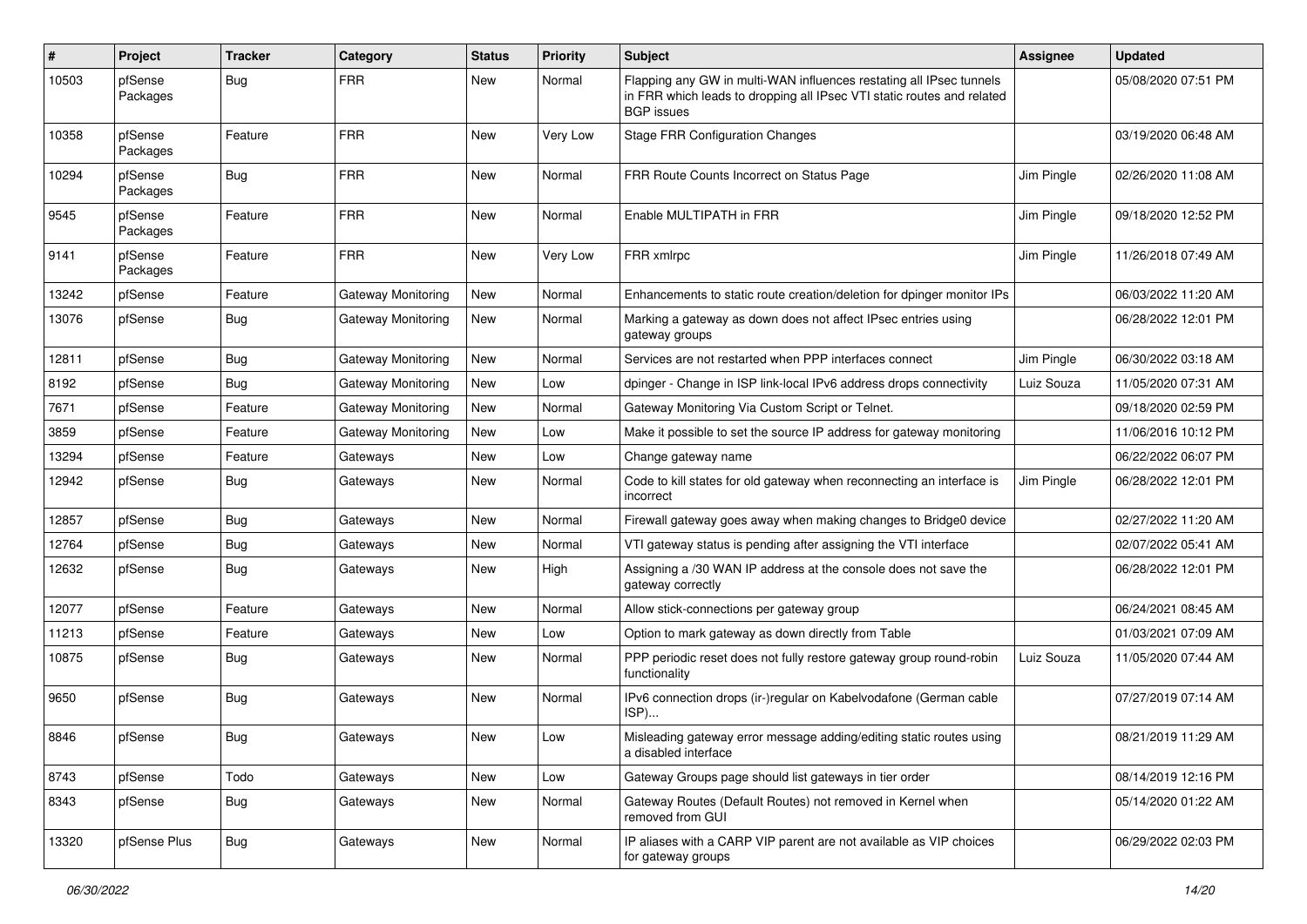| #     | Project             | <b>Tracker</b>     | Category | <b>Status</b> | <b>Priority</b> | <b>Subject</b>                                                                             | Assignee   | <b>Updated</b>      |
|-------|---------------------|--------------------|----------|---------------|-----------------|--------------------------------------------------------------------------------------------|------------|---------------------|
| 12805 | pfSense Docs        | <b>New Content</b> | General  | New           | Very Low        | Add documentation about what triggers a notfication                                        |            | 02/15/2022 05:10 PM |
| 12804 | pfSense Docs        | <b>New Content</b> | General  | New           | Very Low        | Create Slack documentation                                                                 |            | 02/15/2022 04:59 PM |
| 12570 | pfSense Docs        | Correction         | General  | New           | Normal          | Active appliance list missing 6100                                                         |            | 12/06/2021 11:41 AM |
| 12214 | pfSense Docs        | Todo               | General  | New           | Low             | Connect to WebGui.                                                                         |            | 08/05/2021 04:39 AM |
| 10821 | pfSense Docs        | Correction         | General  | <b>New</b>    | Normal          | Use neutral language alternatives                                                          | Jim Pingle | 09/23/2020 10:43 AM |
| 12465 | pfSense<br>Packages | Feature            | haproxy  | New           | Normal          | Add forwardfor advanced usecases                                                           |            | 10/16/2021 07:35 PM |
| 12427 | pfSense<br>Packages | Todo               | haproxy  | New           | Normal          | ha-proxy: action order in the GUI is not keeped in the resulting<br>ha-proxy configuration |            | 10/06/2021 07:02 AM |
| 11036 | pfSense<br>Packages | Bug                | haproxy  | New           | Normal          | <b>HAproxy ACL</b>                                                                         |            | 02/11/2022 11:27 AM |
| 11000 | pfSense<br>Packages | Bug                | haproxy  | New           | Very Low        | haproxy deprecated trick suggested                                                         |            | 12/23/2020 02:55 PM |
| 9648  | pfSense<br>Packages | Feature            | haproxy  | <b>New</b>    | Very Low        | Multiple node Sync HAProxy configuration to backup CARP members<br>via XMLRPC.             |            | 07/25/2019 10:04 AM |
| 9599  | pfSense<br>Packages | Feature            | haproxy  | <b>New</b>    | Normal          | Support for "peers" in HAproxy                                                             |            | 06/25/2019 01:47 AM |
| 9500  | pfSense<br>Packages | Bug                | haproxy  | <b>New</b>    | Normal          | HAproxy does not delete non-applicable action config                                       |            | 01/18/2022 06:28 AM |
| 9261  | pfSense<br>Packages | Bug                | haproxy  | <b>New</b>    | Normal          | haproxy GUI failure                                                                        |            | 01/08/2019 12:41 PM |
| 9247  | pfSense<br>Packages | <b>Bug</b>         | haproxy  | New           | Low             | HAProxy multiple server selection on stats pages doesn't work                              |            | 01/02/2019 04:44 PM |
| 9077  | pfSense<br>Packages | Feature            | haproxy  | New           | Normal          | haproxy UI: Add seperator lines                                                            |            | 10/29/2018 06:06 AM |
| 8982  | pfSense<br>Packages | Feature            | haproxy  | <b>New</b>    | Normal          | HAproxy ACL support for map in configuration UI                                            |            | 06/25/2019 01:49 AM |
| 8902  | pfSense<br>Packages | Bug                | haproxy  | <b>New</b>    | Normal          | HAproxy package not use custom DNS for lookup on apply new<br>config                       |            | 09/16/2018 08:16 AM |
| 8869  | pfSense<br>Packages | Feature            | haproxy  | New           | Normal          | HAproxy should use RFC 7919 DH parameter files                                             |            | 10/17/2018 10:46 AM |
| 8438  | pfSense<br>Packages | Bug                | haproxy  | New           | High            | haproxy: can't use ACL for cert with http-response actions                                 |            | 05/24/2018 01:12 PM |
| 8232  | pfSense<br>Packages | Feature            | haproxy  | New           | Normal          | different ssl options based on the sni name                                                |            | 01/30/2019 10:36 AM |
| 8213  | pfSense<br>Packages | <b>Bug</b>         | haproxy  | New           | Normal          | acl src file not populated from alias                                                      |            | 12/21/2017 02:02 PM |
| 8121  | pfSense<br>Packages | Feature            | haproxy  | New           | Normal          | haproxy, allow to generate backends even they don't seem to be used                        |            | 11/23/2017 04:04 AM |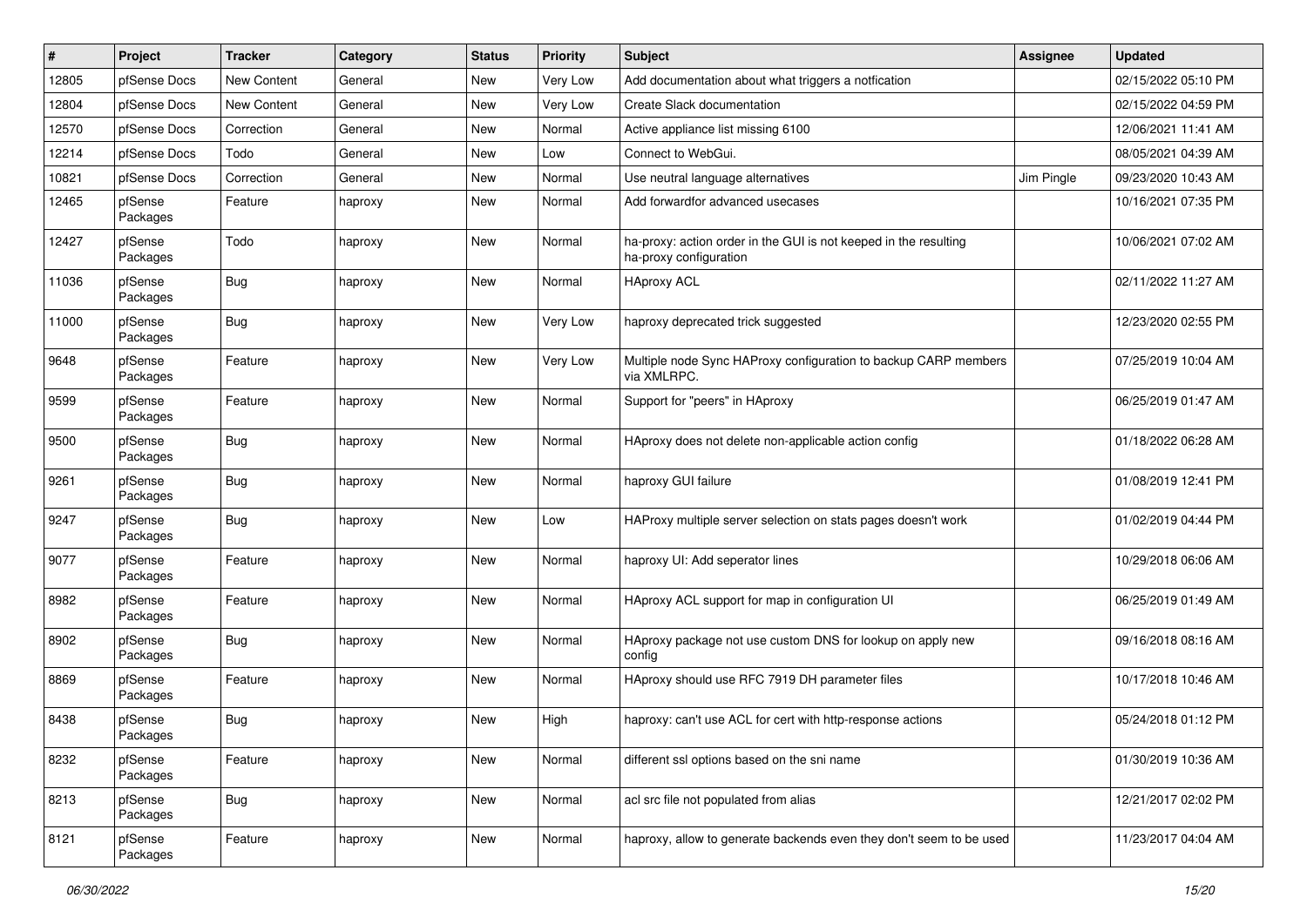| #     | Project             | <b>Tracker</b> | Category           | <b>Status</b> | <b>Priority</b> | <b>Subject</b>                                                                                             | Assignee     | <b>Updated</b>      |
|-------|---------------------|----------------|--------------------|---------------|-----------------|------------------------------------------------------------------------------------------------------------|--------------|---------------------|
| 7686  | pfSense<br>Packages | Feature        | haproxy            | New           | Normal          | Add option in HAProxy to configure SSL defaults based on the Mozilla<br><b>SSL Configuration Generator</b> |              | 08/16/2019 01:09 PM |
| 7462  | pfSense<br>Packages | <b>Bug</b>     | haproxy            | New           | Normal          | HAproxy not rebinding properly after WAN DHCP IP change                                                    |              | 01/11/2018 09:15 AM |
| 6861  | pfSense<br>Packages | <b>Bug</b>     | haproxy            | <b>New</b>    | Normal          | Ha-Proxy duplicated backend used in place of original backend                                              |              | 02/18/2019 05:30 PM |
| 6784  | pfSense<br>Packages | <b>Bug</b>     | haproxy            | New           | Normal          | HAProxy version .48 will not use URL Table Alias for front end listener                                    |              | 02/18/2019 05:32 PM |
| 12861 | pfSense Docs        | Correction     | Hardware           | <b>New</b>    | Normal          | pfSense hardware tuning guide references obsolete interface loader<br>variable & buffer limits             |              | 02/23/2022 05:31 PM |
| 12659 | pfSense Docs        | Todo           | Hardware           | New           | Normal          | Feedback on Hardware - Hardware Tuning and Troubleshooting -<br>Flow Control for ix                        |              | 01/16/2022 10:22 AM |
| 12597 | pfSense Docs        | New Content    | Hardware           | New           | Normal          | How to reset IPMI settings and password for Netgate appliances                                             |              | 05/07/2022 12:33 PM |
| 12461 | pfSense Docs        | Todo           | Hardware           | New           | Normal          | Improve macOS Serial Command Instructions                                                                  |              | 10/15/2021 03:47 PM |
| 12237 | pfSense Docs        | Todo           | Hardware           | New           | Normal          | Feedback on Hardware - Hardware Tuning and Troubleshooting                                                 |              | 08/10/2021 03:13 AM |
| 13003 | pfSense             | <b>Bug</b>     | Hardware / Drivers | New           | Normal          | Malicious Driver Detection event on ixl driver                                                             |              | 06/25/2022 05:00 PM |
| 12300 | pfSense             | Feature        | Hardware / Drivers | New           | Normal          | Add Aquantia Atlantic driver to pfsense                                                                    |              | 09/14/2021 06:49 AM |
| 11876 | pfSense             | Feature        | Hardware / Drivers | New           | Normal          | OpenSSL does not use QAT acceleration on pfSense Plus<br>21.02-RELEASE-p1 or 21.05-DEVELOPMENT             |              | 05/03/2021 08:02 AM |
| 11731 | pfSense             | Bug            | Hardware / Drivers | New           | Normal          | Missing support for Realtek USB NICs                                                                       |              | 03/30/2021 04:32 AM |
| 11438 | pfSense             | Feature        | Hardware / Drivers | New           | Low             | Allow multiple cryptographic accelerator modules to be loaded at the<br>same time                          |              | 02/18/2021 12:40 PM |
| 10805 | pfSense             | Feature        | Hardware / Drivers | <b>New</b>    | Normal          | Intel QAT (QuickAssist) encryption support for PfSense                                                     |              | 07/31/2020 03:13 PM |
| 10584 | pfSense             | Bug            | Hardware / Drivers | New           | Normal          | SG-3100 with M.2: shutdown instead of reboot                                                               |              | 07/21/2020 03:08 AM |
| 9800  | pfSense             | Feature        | Hardware / Drivers | New           | Normal          | Add toggle for net.isr.dispatch=deferred in GUI                                                            |              | 09/29/2019 06:18 AM |
| 8324  | pfSense             | Bug            | Hardware / Drivers | New           | Normal          | bxe cards require promisc for OSPF                                                                         | Luiz Souza   | 05/25/2020 03:19 PM |
| 8309  | pfSense             | Feature        | Hardware / Drivers | New           | Normal          | Include apuled driver to add support for LEDs on PC Engines APU<br>boards                                  | Darryn Storm | 08/20/2019 08:47 AM |
| 7720  | pfSense             | Feature        | Hardware / Drivers | New           | Normal          | Add general watchdog kernel modules (like ichwd) and watchdogd<br>support in the GUI.                      |              | 08/19/2019 01:20 PM |
| 7212  | pfSense             | Feature        | Hardware / Drivers | New           | Normal          | Provide Driver for SG-1000 Crypto Accelerator                                                              | Luiz Souza   | 08/20/2019 08:46 AM |
| 6574  | pfSense             | Feature        | Hardware / Drivers | New           | Normal          | Support USB RNDIS network interfaces                                                                       |              | 08/20/2019 08:46 AM |
| 13206 | pfSense Plus        | Bug            | Hardware / Drivers | New           | Normal          | SG-3100 LED GPIO hangs                                                                                     |              | 06/11/2022 07:01 PM |
| 12832 | pfSense Plus        | Feature        | Hardware / Drivers | New           | Very Low        | 6100 configurable Blinking Blue LED                                                                        |              | 02/22/2022 07:30 AM |
| 12607 | pfSense Plus        | <b>Bug</b>     | Hardware / Drivers | New           | High            | Instability with Snort Inline with AWS Instances                                                           |              | 01/10/2022 09:03 PM |
| 12534 | pfSense Plus        | Feature        | Hardware / Drivers | New           | Normal          | Generate a ISO Image for Remote Restore of pfSense Plus on the<br>XG-1537 and 1541 units with IPMI         |              | 05/30/2022 10:28 AM |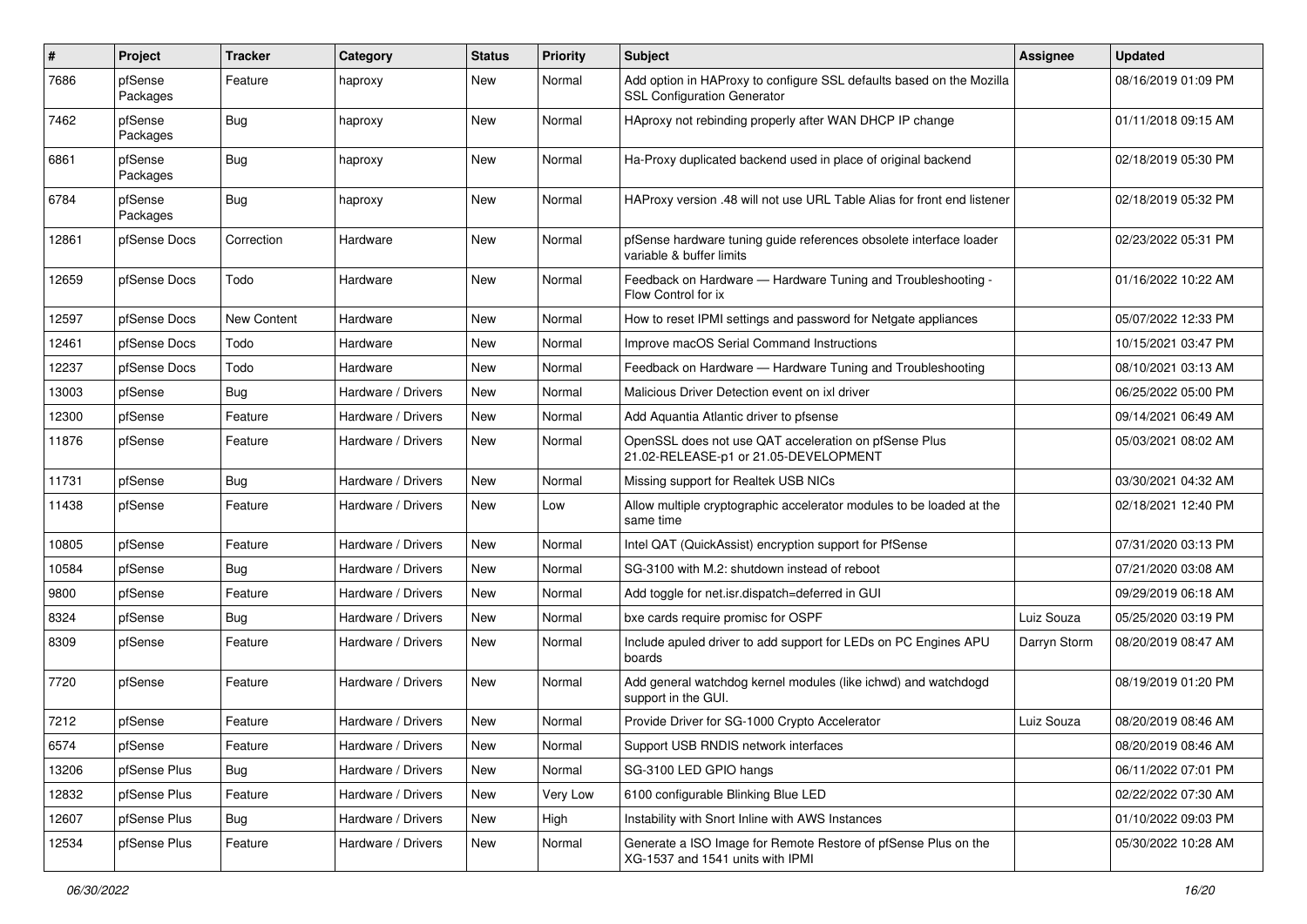| #     | Project      | <b>Tracker</b> | Category                   | <b>Status</b> | <b>Priority</b> | <b>Subject</b>                                                                                                          | <b>Assignee</b> | <b>Updated</b>      |
|-------|--------------|----------------|----------------------------|---------------|-----------------|-------------------------------------------------------------------------------------------------------------------------|-----------------|---------------------|
| 11770 | pfSense Plus | Bug            | Hardware / Drivers         | New           | Normal          | Pantech UML295 USB Modem No Longer Functional                                                                           |                 | 04/01/2021 11:28 AM |
| 11732 | pfSense Plus | Feature        | Hardware / Drivers         | New           | Normal          | Add VXLAN Support to pfSense Plus                                                                                       |                 | 03/15/2022 02:35 AM |
| 10732 | pfSense      | Feature        | <b>High Availability</b>   | New           | Very Low        | Warning banner for secondary HA node                                                                                    |                 | 12/23/2021 03:34 AM |
| 8474  | pfSense      | Feature        | <b>High Availability</b>   | New           | Low             | Easier Conversion to HA Pair from Existing Non-HA Firewall                                                              |                 | 04/19/2018 11:52 PM |
| 12411 | pfSense Docs | Todo           | <b>High Availability</b>   | New           | Normal          | Feedback on High Availability - pfSense XML-RPC Config Sync<br>Overview                                                 |                 | 09/29/2021 10:39 AM |
| 11739 | pfSense Docs | New Content    | <b>High Availability</b>   | New           | Normal          | Manual Outbound NAT rules in HA setup                                                                                   |                 | 07/09/2021 08:26 AM |
| 11714 | pfSense Docs | New Content    | <b>High Availability</b>   | New           | Normal          | Feedback on Troubleshooting - Troubleshooting High Availability<br><b>DHCP Failover</b>                                 |                 | 03/21/2021 05:58 PM |
| 13277 | pfSense      | Bug            | <b>IGMP Proxy</b>          | New           | Normal          | IGMP Proxy webConfigurator Page Always Produces Error                                                                   |                 | 06/16/2022 07:50 PM |
| 13276 | pfSense      | Bug            | <b>IGMP Proxy</b>          | New           | Normal          | IGMP Proxy Error Message for Logging Links to System Log Instead<br>of Routing Log                                      |                 | 06/16/2022 07:48 PM |
| 12079 | pfSense      | Bug            | <b>IGMP Proxy</b>          | New           | Normal          | IGMPProxy: kernel panic, Sleeping thread owns a non-sleepable lock                                                      | Mateusz Guzik   | 06/28/2022 12:01 PM |
| 11954 | pfSense      | Feature        | <b>IGMP Proxy</b>          | New           | Normal          | <b>Multicast limits</b>                                                                                                 |                 | 05/25/2021 12:36 AM |
| 11953 | pfSense      | <b>Bug</b>     | <b>IGMP Proxy</b>          | New           | Normal          | XG-1541 crashes when igmpproxy is enabled and network interfaces<br>status change                                       |                 | 05/24/2021 04:55 PM |
| 10150 | pfSense      | <b>Bug</b>     | <b>IGMP Proxy</b>          | New           | Normal          | IGMP Proxy does not scale to hundreds of streams                                                                        |                 | 01/03/2020 02:56 AM |
| 9338  | pfSense      | Bug            | <b>IGMP Proxy</b>          | New           | Normal          | igmpproxy ignoring downstream vlan interface                                                                            |                 | 02/22/2019 03:48 AM |
| 8711  | pfSense      | <b>Bug</b>     | <b>IGMP Proxy</b>          | New           | Normal          | igmpproxy with PPPoE Interfaces                                                                                         |                 | 07/28/2018 09:21 AM |
| 3862  | pfSense      | Feature        | <b>IGMP Proxy</b>          | New           | Normal          | Allow configuration of IGMP proxy's 'quickleave' parameter from the<br>web interface                                    |                 | 04/05/2016 03:24 AM |
| 3382  | pfSense      | Bug            | <b>IGMP Proxy</b>          | New           | Normal          | IGMPPROXY fails with more than 32 interfaces                                                                            |                 | 07/12/2016 11:01 PM |
| 13108 | pfSense Docs | Todo           | Installation /<br>Upgrades | New           | Normal          | <b>ZFS filesystem implications</b>                                                                                      | Jim Pingle      | 04/27/2022 03:18 PM |
| 12960 | pfSense      | <b>Bug</b>     | Installer                  | New           | Normal          | VGA installer image defaults to serial console, serial console is default<br>in GUI settings                            |                 | 06/28/2022 12:01 PM |
| 12813 | pfSense      | Feature        | Installer                  | <b>New</b>    | Low             | Recover extra data in the installer                                                                                     |                 | 02/17/2022 07:52 AM |
| 12367 | pfSense      | Todo           | Installer                  | New           | Normal          | ZFS: Do not show memstick disk on target list                                                                           |                 | 09/13/2021 07:37 AM |
| 11363 | pfSense      | <b>Bug</b>     | Installer                  | New           | Normal          | Clean Install 2.5.0 fails due to hardware incompability                                                                 |                 | 02/04/2021 11:06 AM |
| 10690 | pfSense      | <b>Bug</b>     | Installer                  | New           | Low             | Not possible to make UFS install on ZFS formatted drive                                                                 |                 | 04/21/2022 12:39 PM |
| 8401  | pfSense      | Bug            | Installer                  | New           | Normal          | Issues related to keys representing alphabetic characters specific to<br>Scandinavian languages and to some other keys. |                 | 03/30/2018 11:06 AM |
| 7541  | pfSense      | Feature        | Installer                  | New           | Normal          | ZFS Install, add hot spare option                                                                                       |                 | 08/14/2019 09:32 AM |
| 6457  | pfSense      | Feature        | Installer                  | New           | Normal          | Allow ability to configure AWS EC2 AMI via userdata                                                                     |                 | 09/21/2020 02:54 PM |
| 12974 | pfSense Plus | <b>Bug</b>     | Installer                  | New           | Normal          | Typing anything into 1100/2100 recovery installer causes process to<br>stop                                             |                 | 06/05/2022 04:10 PM |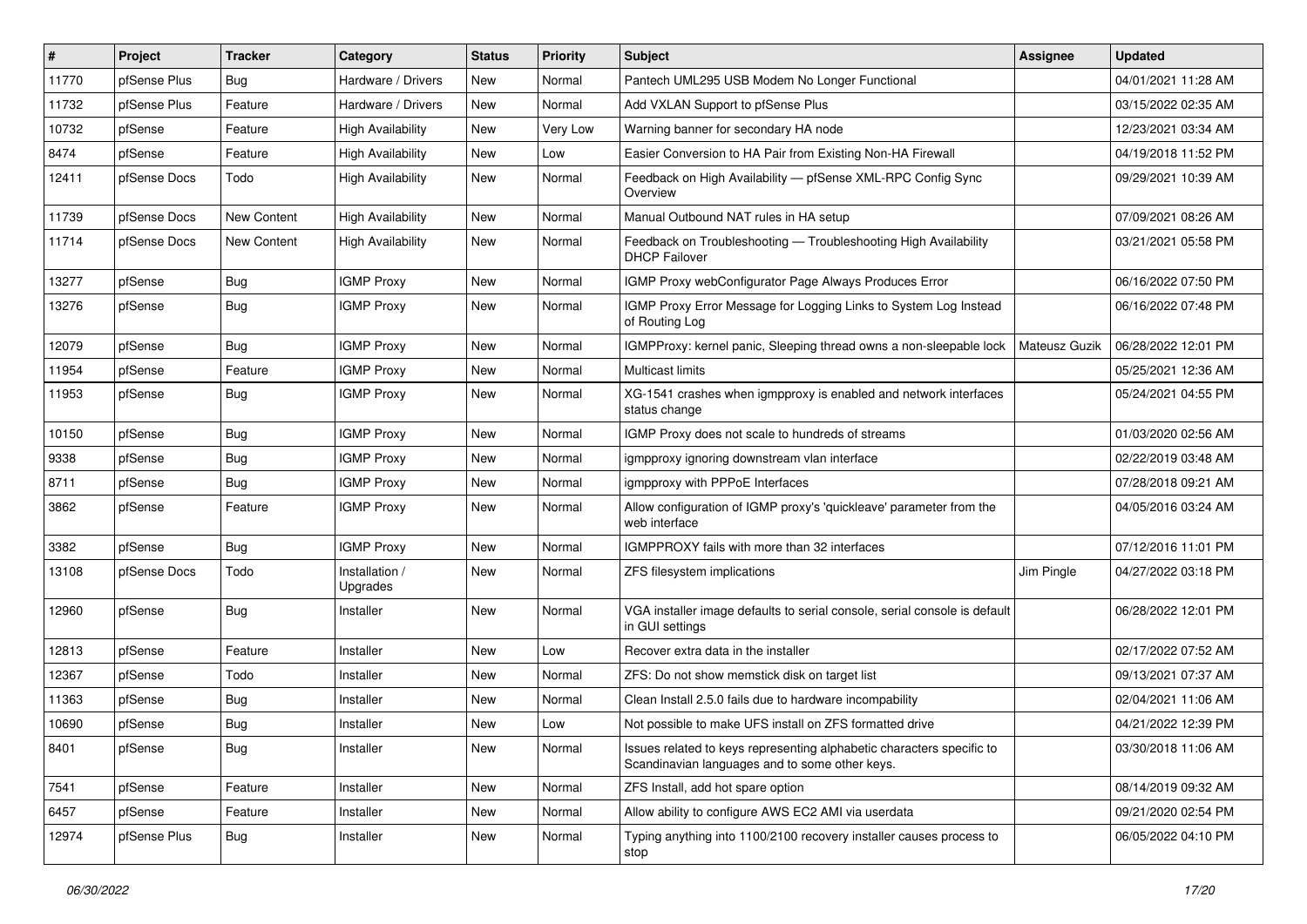| $\#$  | Project | <b>Tracker</b> | Category   | <b>Status</b> | <b>Priority</b> | <b>Subject</b>                                                                                                                                                                                  | Assignee     | <b>Updated</b>      |
|-------|---------|----------------|------------|---------------|-----------------|-------------------------------------------------------------------------------------------------------------------------------------------------------------------------------------------------|--------------|---------------------|
| 13279 | pfSense | Bug            | Interfaces | <b>New</b>    | Normal          | DHCP config override affects Gateway installation.                                                                                                                                              |              | 06/17/2022 07:25 AM |
| 13228 | pfSense | <b>Bug</b>     | Interfaces | <b>New</b>    | Normal          | Recovering interface gateway may not be added back into gateway<br>groups and rules when expected                                                                                               | Jim Pingle   | 06/29/2022 04:31 PM |
| 13225 | pfSense | Bug            | Interfaces | <b>New</b>    | Normal          | Bridges with QinQ interfaces not properly set up at boot                                                                                                                                        | Viktor Gurov | 06/28/2022 12:01 PM |
| 12746 | pfSense | Feature        | Interfaces | <b>New</b>    | High            | <b>IPoE</b> feature for WAN interface                                                                                                                                                           |              | 02/01/2022 01:42 AM |
| 12679 | pfSense | Feature        | Interfaces | New           | Normal          | Remind user to update DHCPv6 range when changing interface IPv6<br>prefix                                                                                                                       |              | 01/12/2022 07:36 AM |
| 12539 | pfSense | <b>Bug</b>     | Interfaces | <b>New</b>    | Low             | Changing VLAN ID for LAN interface in assignments silently fails.                                                                                                                               |              | 11/23/2021 04:12 AM |
| 12504 | pfSense | Bug            | Interfaces | New           | Normal          | BCM57412 NetXtreme-E 10Gb RDMA Ethernet controller issue                                                                                                                                        |              | 11/05/2021 04:51 AM |
| 12183 | pfSense | Regression     | Interfaces | New           | Low             | Changing MAC address for PPP parent interface stopped working                                                                                                                                   |              | 04/20/2022 04:16 PM |
| 11872 | pfSense | <b>Bug</b>     | Interfaces | New           | Normal          | gif interfaces reporting incorrect traffic counters                                                                                                                                             |              | 12/30/2021 04:00 AM |
| 11657 | pfSense | <b>Bug</b>     | Interfaces | New           | Normal          | netmap_ring_reinit error                                                                                                                                                                        |              | 03/18/2021 10:32 PM |
| 11641 | pfSense | <b>Bug</b>     | Interfaces | New           | Normal          | On xn based interfaces without the VLANMTU flag the first VLAN tag<br>defined does not follow the parent interface MTU settings. All<br>subsequent VLAN tags follow the parent interface's MTU. |              | 03/09/2021 06:42 PM |
| 11430 | pfSense | Bug            | Interfaces | New           | Normal          | PHP console spam after Assigning Interfaces                                                                                                                                                     |              | 10/09/2021 10:37 AM |
| 11412 | pfSense | <b>Bug</b>     | Interfaces | New           | Normal          | LLDPD Package Doesn't Work with Switchports                                                                                                                                                     |              | 02/12/2021 08:12 PM |
| 11335 | pfSense | <b>Bug</b>     | Interfaces | <b>New</b>    | Normal          | Spoofing the MAC on a LAGG interface does not work for some NIC<br>types.                                                                                                                       |              | 01/29/2021 09:10 AM |
| 11243 | pfSense | Feature        | Interfaces | New           | Normal          | individual pfctl snort2c tables per interface only blocking IPs for<br>specific interface when a rule triggers in snort/suricata                                                                |              | 01/14/2021 03:02 PM |
| 11169 | pfSense | Feature        | Interfaces | New           | Very Low        | Changing interface index order                                                                                                                                                                  |              | 12/17/2020 05:44 AM |
| 11139 | pfSense | Documentation  | Interfaces | <b>New</b>    | Normal          | <b>Bridges and VLANs</b>                                                                                                                                                                        |              | 12/07/2020 12:32 PM |
| 11091 | pfSense | <b>Bug</b>     | Interfaces | New           | Normal          | Interfaces set as disabled in the configuration have an UP status in<br>the operating system at boot                                                                                            | Viktor Gurov | 06/28/2022 12:01 PM |
| 11056 | pfSense | Feature        | Interfaces | <b>New</b>    | Normal          | Add option to disable flow-control on interfaces in GUI                                                                                                                                         |              | 11/11/2020 04:41 PM |
| 10890 | pfSense | Feature        | Interfaces | <b>New</b>    | Normal          | Allow multiple assigned interfaces to track status of a single switch<br>port                                                                                                                   |              | 09/14/2020 07:20 AM |
| 10223 | pfSense | Feature        | Interfaces | <b>New</b>    | Normal          | Add the ability to create additional loopback interfaces                                                                                                                                        |              | 12/15/2020 04:35 PM |
| 10204 | pfSense | Feature        | Interfaces | New           | Low             | Possible clarification of Track IPv6 Interface Subnet ID                                                                                                                                        |              | 01/23/2020 01:04 PM |
| 9837  | pfSense | <b>Bug</b>     | Interfaces | New           | Very Low        | ipv6 is not completely disabled on the interfaces                                                                                                                                               |              | 10/24/2019 01:16 AM |
| 9690  | pfSense | Bug            | Interfaces | New           | Normal          | Ethernet flow control should be disabled by default                                                                                                                                             |              | 08/19/2019 06:45 PM |
| 9585  | pfSense | Bug            | Interfaces | New           | Normal          | 6RD: Unable to reach hosts on within same 6rd-domain                                                                                                                                            |              | 08/14/2019 02:39 PM |
| 9464  | pfSense | Feature        | Interfaces | New           | Normal          | Marvell 6000 -- netgate hardware (e.g.: XG-7100, XG-3100) internal<br>switch LACP support                                                                                                       |              | 04/08/2019 07:58 AM |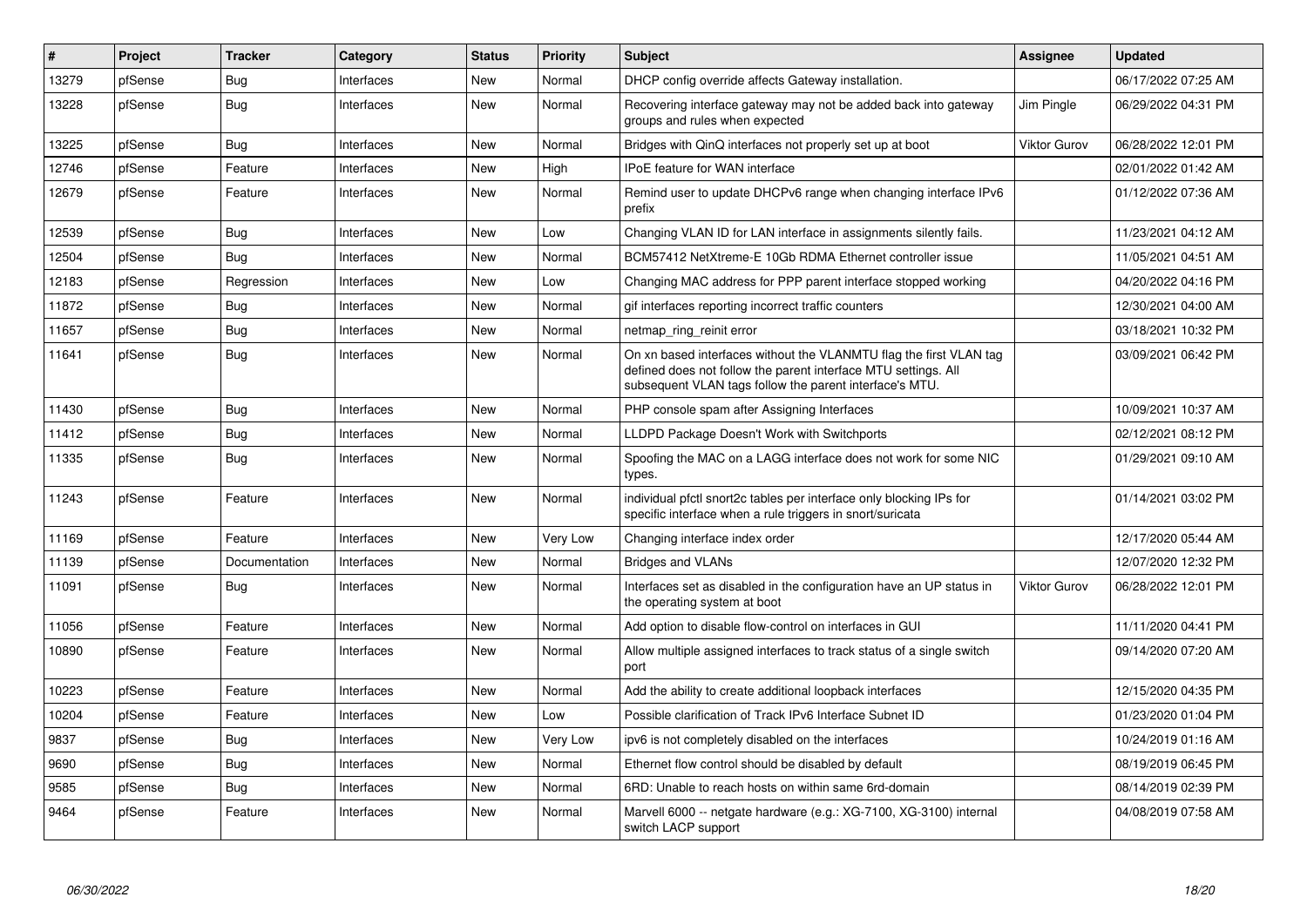| $\vert$ # | Project             | <b>Tracker</b> | Category     | <b>Status</b> | <b>Priority</b> | <b>Subject</b>                                                                                                                                                                | Assignee   | <b>Updated</b>      |
|-----------|---------------------|----------------|--------------|---------------|-----------------|-------------------------------------------------------------------------------------------------------------------------------------------------------------------------------|------------|---------------------|
| 9241      | pfSense             | Bug            | Interfaces   | <b>New</b>    | Normal          | Ethernet link cycles up/down if "auto-negotiate" is explicitly selected in<br>interface configuration                                                                         |            | 12/31/2018 08:36 PM |
| 8815      | pfSense             | <b>Bug</b>     | Interfaces   | New           | Normal          | IP addresses are removed from interfaces when link is lost and either<br>IPv4 or IPv6 is dynamic                                                                              | Luiz Souza | 07/21/2021 07:49 AM |
| 8770      | pfSense             | Bug            | Interfaces   | New           | Normal          | QinQ interfaces always show as active                                                                                                                                         |            | 02/01/2020 09:47 AM |
| 8526      | pfSense             | Bug            | Interfaces   | New           | Normal          | DHCP client ignores server replies when 802.1q tagging is used                                                                                                                |            | 08/14/2019 10:52 AM |
| 8520      | pfSense             | Feature        | Interfaces   | <b>New</b>    | Normal          | Option to auto-renew DHCP on interface with an offline gateway or<br>marked as down                                                                                           |            | 07/20/2021 11:00 AM |
| 8435      | pfSense             | Bug            | Interfaces   | New           | Normal          | DHCPv6 unusable in certain circumstances (US AT&T Fiber, etc.)                                                                                                                |            | 08/14/2019 10:52 AM |
| 8173      | pfSense             | Feature        | Interfaces   | <b>New</b>    | Normal          | dhcp6c - RAW Options                                                                                                                                                          |            | 05/29/2022 05:34 PM |
| 8158      | pfSense             | <b>Bug</b>     | Interfaces   | New           | High            | IPv6 Track Interface issue with more than one WAN-Gateway and a<br>number of internal interfaces at least track interface from one<br>interface does not work on regular base |            | 12/03/2017 09:00 AM |
| 8113      | pfSense             | Bug            | Interfaces   | <b>New</b>    | Normal          | MTU setting on bridge, openypn clients ignored                                                                                                                                |            | 12/31/2021 05:55 PM |
| 8089      | pfSense             | Bug            | Interfaces   | New           | High            | VLAN page breaks after config restore to new hardware.                                                                                                                        |            | 11/21/2017 01:38 PM |
| 8050      | pfSense             | <b>Bug</b>     | Interfaces   | <b>New</b>    | High            | Enabling bridge while interfaces have link freezes console                                                                                                                    |            | 11/03/2017 04:38 PM |
| 7730      | pfSense             | Bug            | Interfaces   | New           | High            | 2.3.4 1 greX: loop detected when hit save on filter rules or interfaces                                                                                                       |            | 07/27/2017 08:16 AM |
| 7626      | pfSense             | Feature        | Interfaces   | New           | Normal          | Add IPoE support for WAN                                                                                                                                                      |            | 01/01/2022 12:31 AM |
| 7430      | pfSense             | <b>Bug</b>     | Interfaces   | New           | Normal          | pfsense-utils.inc - where_is_ipaddr_configured() should account for<br>loopback interface                                                                                     |            | 08/13/2019 03:48 PM |
| 7040      | pfSense             | Bug            | Interfaces   | New           | Normal          | Issue when disabling an interface                                                                                                                                             |            | 12/26/2016 02:56 AM |
| 6977      | pfSense             | <b>Bug</b>     | Interfaces   | New           | Normal          | VLAN traffic is erroneously counted as underlying iface (untagged)<br>traffic                                                                                                 |            | 08/13/2019 02:56 PM |
| 6845      | pfSense             | Feature        | Interfaces   | New           | Normal          | DHCP / DHCPv6 WAN client status page                                                                                                                                          |            | 08/19/2019 12:37 PM |
| 6823      | pfSense             | <b>Bug</b>     | Interfaces   | New           | Normal          | No connectivity after changing link state to UP                                                                                                                               |            | 04/21/2022 12:39 PM |
| 6796      | pfSense             | Feature        | Interfaces   | New           | Normal          | Allow hostnames as GRE and GIF endpoints                                                                                                                                      |            | 08/13/2019 02:35 PM |
| 6289      | pfSense             | Bug            | Interfaces   | New           | Normal          | IPv6 address not given to track6 interfaces on create                                                                                                                         |            | 12/30/2021 04:17 AM |
| 6038      | pfSense             | Feature        | Interfaces   | <b>New</b>    | Normal          | Add ability to configure which interface is chosen for defining<br>hostname IP in /etc/hosts                                                                                  |            | 07/07/2017 09:56 AM |
| 5474      | pfSense             | Feature        | Interfaces   | <b>New</b>    | Normal          | Add 802.1x configuration to wired interfaces.                                                                                                                                 |            | 03/16/2016 04:32 PM |
| 2357      | pfSense             | Feature        | Interfaces   | <b>New</b>    | Low             | Support Dual Stack Lite                                                                                                                                                       |            | 05/13/2014 09:39 PM |
| 9454      | pfSense Docs        | Correction     | Interfaces   | New           | Low             | Feedback on IDS / IPS - Snort Suppression Lists                                                                                                                               | Jim Pingle | 09/23/2020 02:44 PM |
| 13246     | pfSense<br>Packages | Feature        | iperf        | New           | Normal          | iperf3 service controls do not work                                                                                                                                           |            | 06/05/2022 06:51 PM |
| 13264     | pfSense             | Feature        | <b>IPsec</b> | New           | Normal          | IPSec Phase2 select multiple PFS key groups                                                                                                                                   |            | 06/10/2022 04:29 PM |